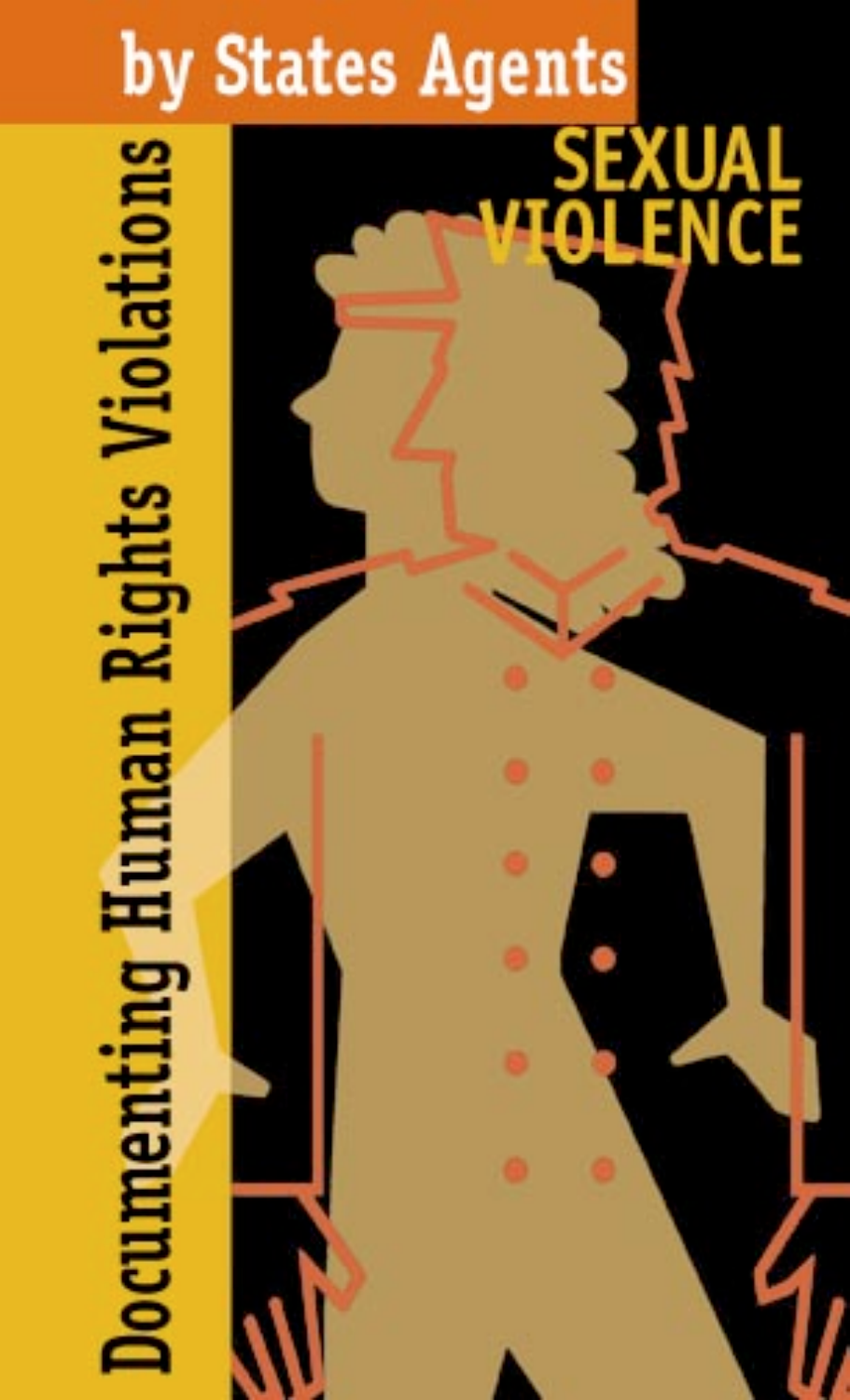# **CONTENTS**

| $1 -$     | SEXUAL VIOLENCE: DEFINITIONS AND PROHIBITIONS                                                             |
|-----------|-----------------------------------------------------------------------------------------------------------|
|           |                                                                                                           |
|           |                                                                                                           |
| $2-$      | <b>SEXUAL VIOLENCE AND TORTURE</b>                                                                        |
|           |                                                                                                           |
|           | 2. When Does Sexual Violence Constitute Torture?                                                          |
|           | 3. Acts of Sexual Violence Committed by Armed Groups17                                                    |
|           | 4. Acts of Sexual Violence Committed by Individuals 18                                                    |
|           | 3- MEDICAL CONSEQUENCES OF SEXUAL VIOLENCE:                                                               |
|           | <b>A BRIEF OVERVIEW</b>                                                                                   |
|           |                                                                                                           |
|           |                                                                                                           |
|           |                                                                                                           |
|           | 4- SOCIAL CAUSES AND CONSEQUENCES OF SEXUAL VIOLENCE:                                                     |
|           | <b>A BRIEF OVERVIEW</b>                                                                                   |
|           |                                                                                                           |
|           |                                                                                                           |
| 5–        | MONITORING SEXUAL VIOLENCE                                                                                |
|           |                                                                                                           |
|           |                                                                                                           |
| 3.        |                                                                                                           |
|           |                                                                                                           |
|           | 6- PREPARING FOR A FACT-FINDING MISSION                                                                   |
| $1 \cdot$ | 1. Information on Circumstances and Causes 30<br>2. Information on Consequences and Access to Remedies 33 |

The author wishes to thank Karima Bennoune, Ariane Brunet, Wenona Giles, Cheryl Hotchkiss, Mel James, Alie Miller, Valerie Oosterveld, Donna Sullivan and her colleagues at Amnesty International – London for their contribution.

© 1999 by Amnesty International Publications and the International Centre for Human Rights and Democratic Development.

All rights reserved. No part of this publication may be reproduced in any form without prior permission from Amnesty International Publications and the International Centre for Human Rights and Democratic Development.

Legal Deposit: Bibliothèque nationale du Québec, fourth quarter 1999. National Library of Canada, fourth quarter, 1999. ISBN: 2-9220084-22-1

Graphics by Brunel Design Revision by Janis Warne Printing by Impart Litho inc.

Printed in Canada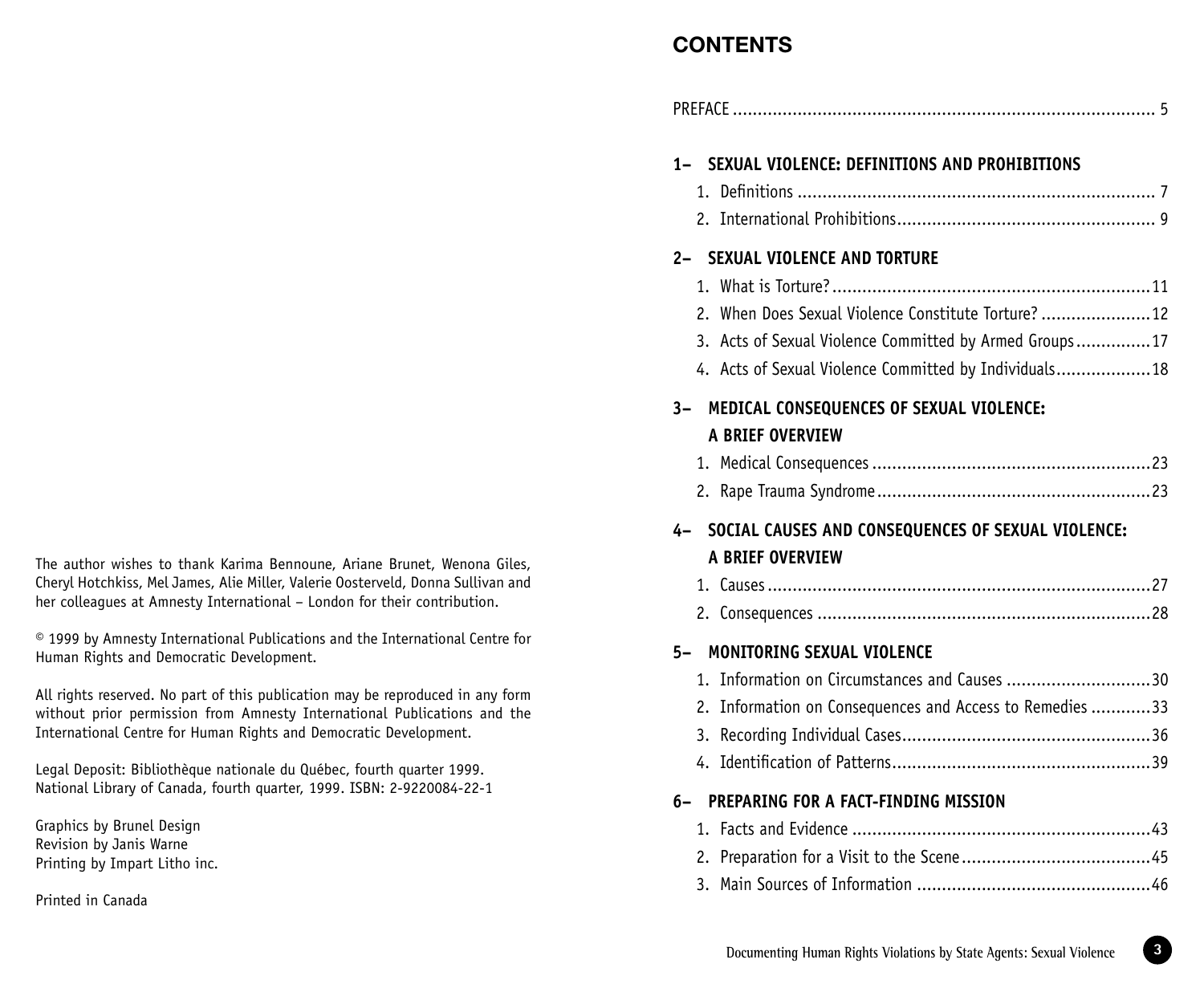#### **7– COLLECTING EVIDENCE**

#### **8– ASSESSING EVIDENCE**

| 5. Assessment of the Government's Responsibility 54         |  |
|-------------------------------------------------------------|--|
|                                                             |  |
| APPENDIX TWO Recommendations Regarding Protection 61        |  |
| APPENDIX THREE International Declarations and Principles 65 |  |

# **PREFACE**

The international community has increased its efforts towards the integration of women's rights in human rights systems. There have been many developments towards a gender-sensitive interpretation of human rights law, including the 1981 Convention on the Elimination of All Forms of Discrimination against Women; the Declaration on the Elimination of Violence Against Women adopted in December 1993; the appointment of a United Nations Special Rapporteur on Violence against Women, its Causes and Consequences in 1994; and the Platform for Action of the September 1995 Fourth UN World Conference on Women.

In monitoring the adherence of governments and the international community to these agreements and treaties, it is important to have accurate and consistent documentation of women's rights violations. Amnesty International-London, Amnesty International Canada and the International Centre for Human Rights and Democratic Development (Montreal) have joined forces to produce a series of publications that address this need for standardized methods of research and analysis.

Written by Agnès Callamard of Amnesty International-London, this series includes one manual*, A Methodology for Gender-Sensitive Research*, and four case-study booklets \* addressing women's human rights violations perpetrated by the state, in the community, in the family, and in conflict situations.

The second and third booklets will be available in the year 2000. The fourth booklet will be available in the year 2001.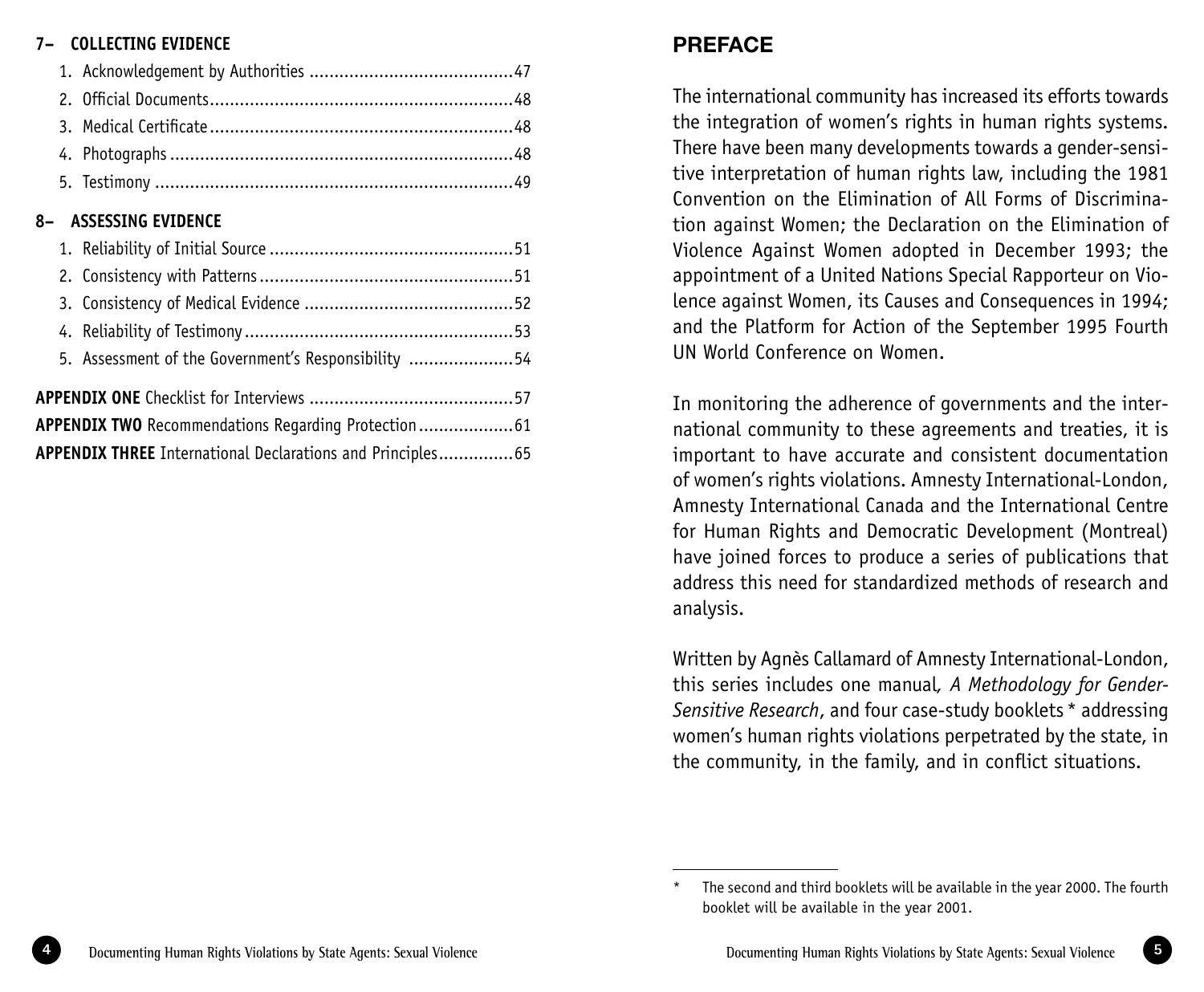The manual provides a step-by-step description of a gendersensitive approach to research and suggests ways of addressing the specific challenges faced by women's rights workers. The booklets each focus on the monitoring and documenting of specific categories of women's rights violations. They help the reader prepare for fact-finding missions, provide guidelines for the collection and analysis of evidence, and include a checklist for conducting interviews.

The series will assist local activists and non-governmental organizations, as well as governmental and UN agencies who work to collect and disseminate information on violence against women. The booklets are published in a practical format for field workers.

We are very proud to be contributing to the global efforts to recognize women's rights as human rights. This initiative represents our desire to acknowledge the importance of gender-sensitive research and the standardized methods of documenting violence against women. We hope that this series will be a useful tool for our partners and colleagues in the field who help ensure that women's rights violations do not go unnoticed or unpunished.

Roger Clark, Secretary General

Amnesty International, Canada

beer. alemand

Warren Allmand, President International Centre for Human Rights and Democratic Development

# **SEXUAL VIOLENCE:** DEFINITIONS AND **PROHIBITIONS**

# **1- DEFINITIONS**

Sexual violence includes many different types of acts, such as the following:

– Rape

▲

- Indecent assault (i.e. touching a woman's breast)
- Sexual slavery
- Forced marriage
- Forced impregnation and forced maternity
- Sexual mutilation

All acts of sexual violence constitute crimes of violence against women, aggression and domination. Sex is used as the means of exercising power over the victim. The goal of the offender is to control, degrade and humiliate the victim(s).

There is no international legal definition of what constitutes sexual violence. Each national jurisdiction has developed its own definition of different forms of sexual violence within the criminal law system.

> It is therefore very important that you make yourselves familiar with the domestic legal definitions of sexual violence, such as rape, as well as with their possible shortcomings.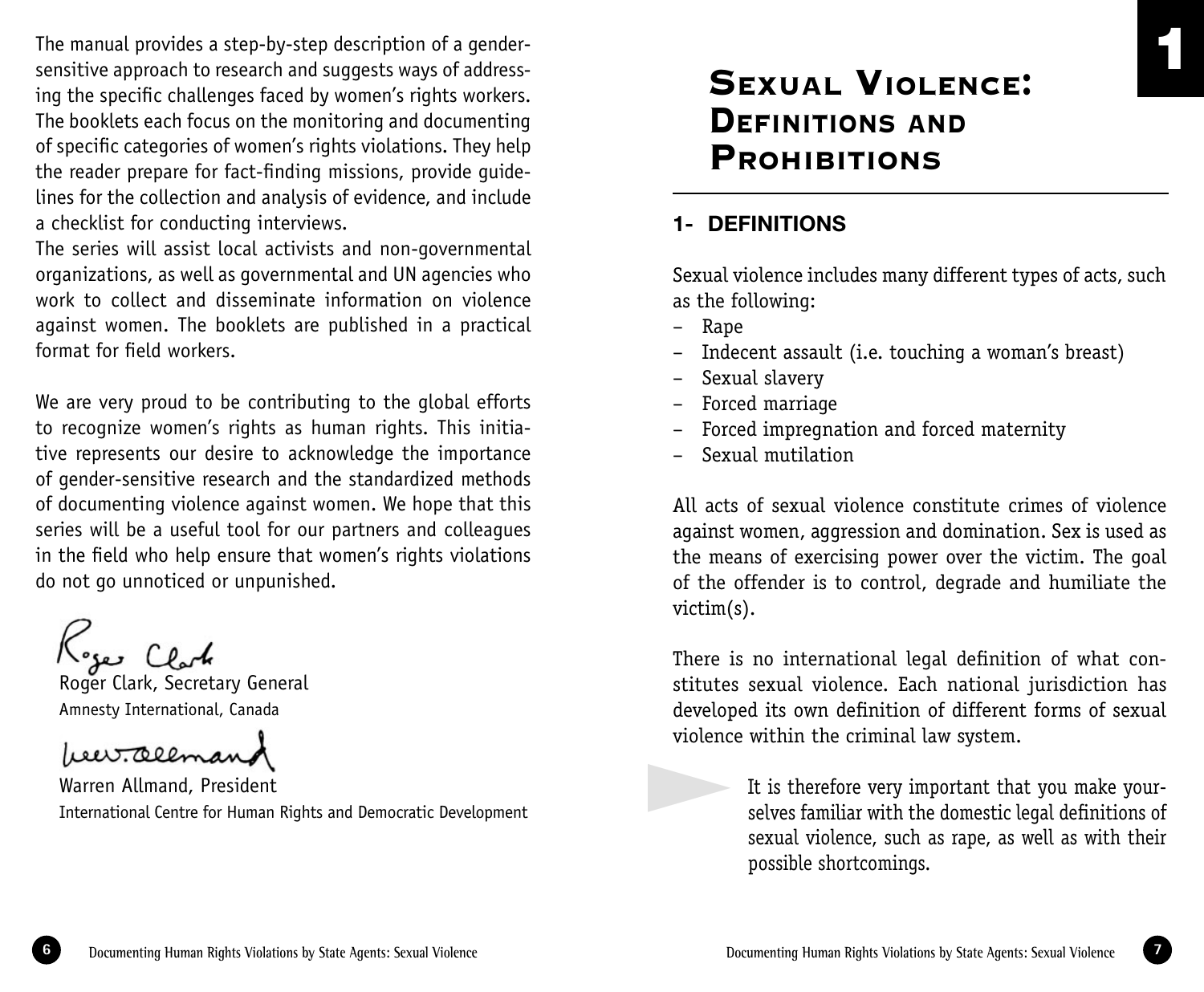Possible definitions of some acts constituting sexual violence are as follows:

▲

 Rape consists in the forced or non-consensual penetration of the human body with the penis, or with an object such as a truncheon, stick or bottle.

 Sexual slavery consists in women and girls being held against their will and owned by one or several persons in order to provide sexual services to their owner or owners, as well as, quite often, other forms of domestic services. Sexual slavery of women and girls may be preceded by their forced marriage to their owners. The ownership of sexual slaves includes the power to kill them. ▲

Forced (or servile) marriage refers to the following:

- a woman or girl being given in marriage, without the right to refuse, by her parents, guardians, the community; ▲
	- or the husband of a woman, his family, or his clan, transferring her to another person;
	- or a widow who, on the death of her husband, is inherited by another person.

# **2- INTERNATIONAL PROHIBITIONS**

▲

▲

▲

Acts of sexual violence are prohibited under both international human rights law and humanitarian law.

Sexual violence can be an element of almost every major crime prohibited by international human rights law and international humanitarian law. 1

> Sexual violence may have many different names, depending on the circumstances. It may be referred to as torture, cruel, inhuman or degrading treatment, rape, etc.

> Many acts of sexual violence, especially rape, sexual slavery or forced marriage may constitute torture. Lesser violent acts may constitute cruel, inhuman or degrading treatment or punishment.

> Sexual violence may also constitute an element of a crime against humanity or of genocide. During an armed conflict, it may be considered as a war crime, a violation of the laws and customs of war or a grave breach of the Geneva Convention.

<sup>1</sup> These guidelines do not cover acts of sexual violence committed by governmental troops during war times. Such situations should be the subject of a separate manual.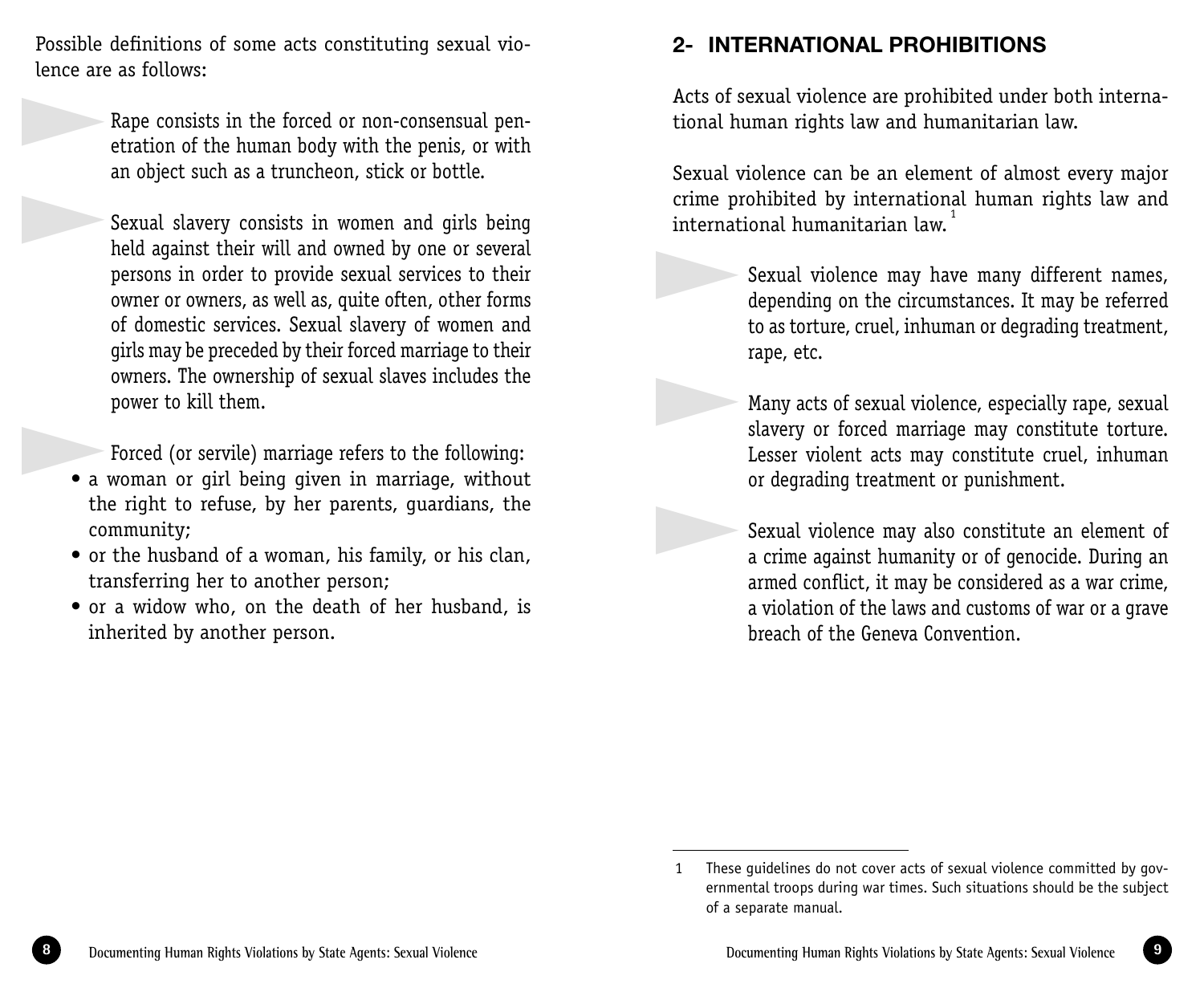# SEXUAL VIOLENCE AND TORTURE

# **1- WHAT IS TORTURE?**

The UN Convention against Torture and Other Cruel, Inhuman or Degrading Treatment or Punishment defines "torture" as follows:

 *"... an act by which severe pain or suffering, whether physical or mental, is intentionally inflicted on a person for such purposes as obtaining from him or a third person information or a confession, punishing him for an act he or a third person has committed or is suspected of having committed, or intimidating or coercing him or a third person, or for any reason based on discrimination of any kind, when such pain or suffering is inflicted by or at the instigation of or with the consent or acquiescence of a public official or other person acting in an official capacity."*

The international concept of torture comprises three main elements:

- The **material element:** Severe pain or suffering.
- The **intentional element:** It has to be inflicted intentionally and for a purpose. The list of purposes is not exclusive.
- The **qualified perpetrator element:** Such pain or suffering is inflicted by or at the instigation of or with the consent or acquiescence of a public official or other person acting in an official capacity.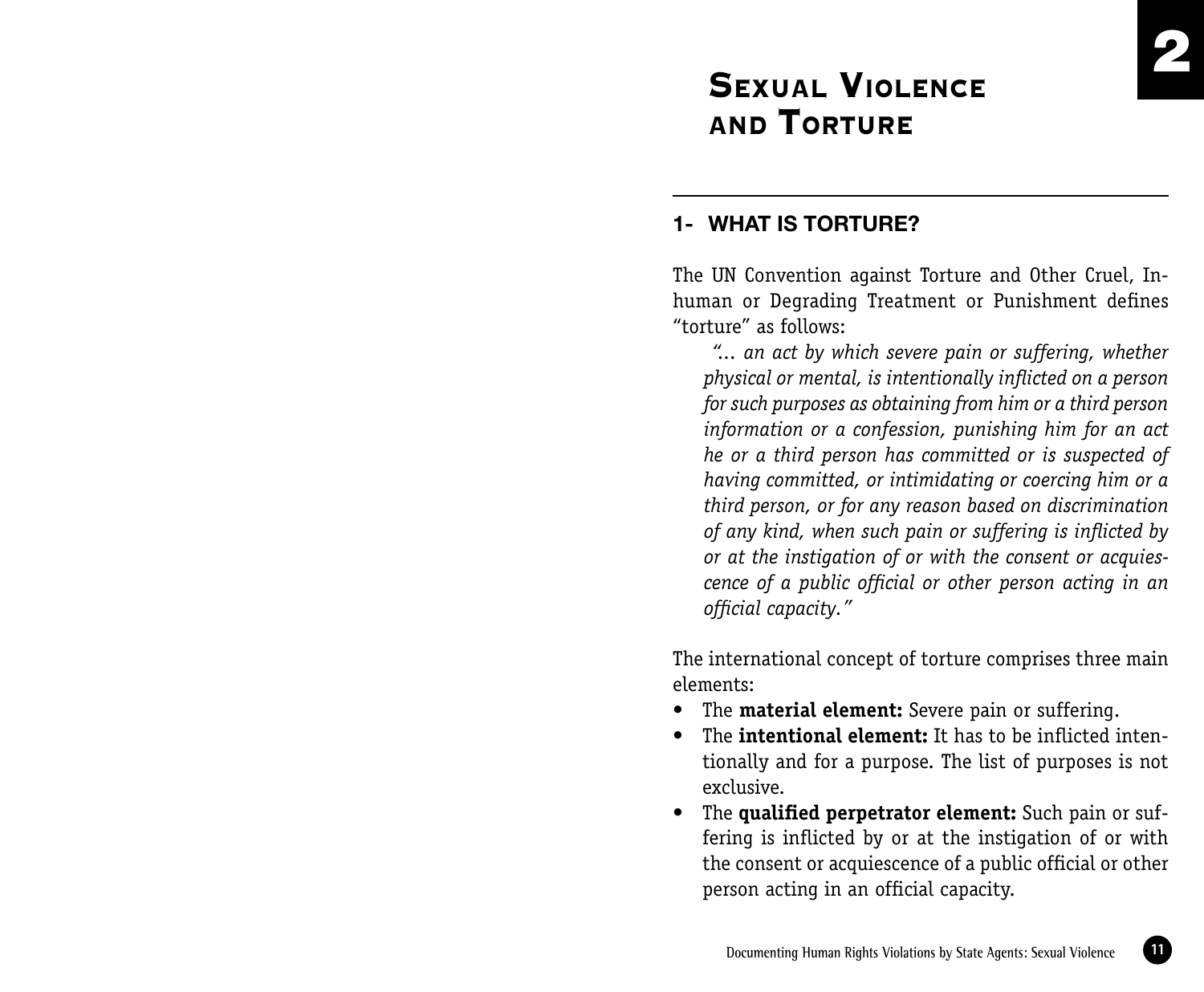# **2- WHEN DOES SEXUAL VIOLENCE CONSTITUTE TORTURE?**

▲

*"Rape by government agents is a common method of torture inflicted on women. It is both a physical violation and injury, and an assault on a woman's mental and emotional well-being."* <sup>2</sup>

*"The security forces of the country do not cease to be agents of official persecution because it is not the policy of central government to persecute the victims in question."* <sup>3</sup>

 Rape, or the threat of rape, of women detainees by prison, security or military officials ALWAYS amounts to torture. Other forms of sexual violence committed by law enforcement officials may either constitute torture or cruel, inhuman or degrading treatment.

- Sexual violence is always a deliberate act committed by the perpetrator.
- Many forms of sexual violence cause severe physical and mental suffering.
- The victims of acts of sexual violence are always in some sense "detained or restricted" even where they may not formally be prisoners. As a result, detention should be understood as including the following:
	- prisons, military centres, or other official buildings of security agencies;
	- unofficial or secret detention centres;
	- any other location, such as the victim's home, a village or a street.
- the perpetrators aim, among other things, to intimidate, degrade, or humiliate their victim.
- The main point of contention has been (and remains in some circles) as to whether sexual violence against a woman detainee by a member of the security, military or police forces could, in some circumstances, be construed as a personal or private act. A number of decisions by international and regional bodies have supported the argument that rape or other forms of sexual abuse by such governmental representatives always amounts to torture. ▲

The following is a series of decisions or declarations that support the argument that the rape of women detainees by officials always constitutes torture. There have been other decisions that have argued the opposite, i.e. that such rape could be analyzed as a private act on the part of the official. However, the overall trend, at both national and international levels, is to consider rape by officials as always constituting torture.

# **2.1 JURISPRUDENCE: TORTURE OF FEMALE DETAINEES**

**• The first UN Special Rapporteur on Torture, Pieter Kooijmans**, stated the following:

*Since it was clear that rape or other forms of sexual assault against women in detention were a particularly ignominious violation of the inherent dignity and right to physical integrity of the human being, they accordingly constituted an act of torture.*<sup>4</sup>

<sup>2</sup> In AI, *Women in the Front Line,* 1991, p.18.

<sup>3</sup> MacDonald and Blake, *Immigration Law and Practice in the United Kingdom*, 1995, 390-391, paragraph 12.40. 4 UN Doc. E/CN.4/1992/SR.21 at para. 35.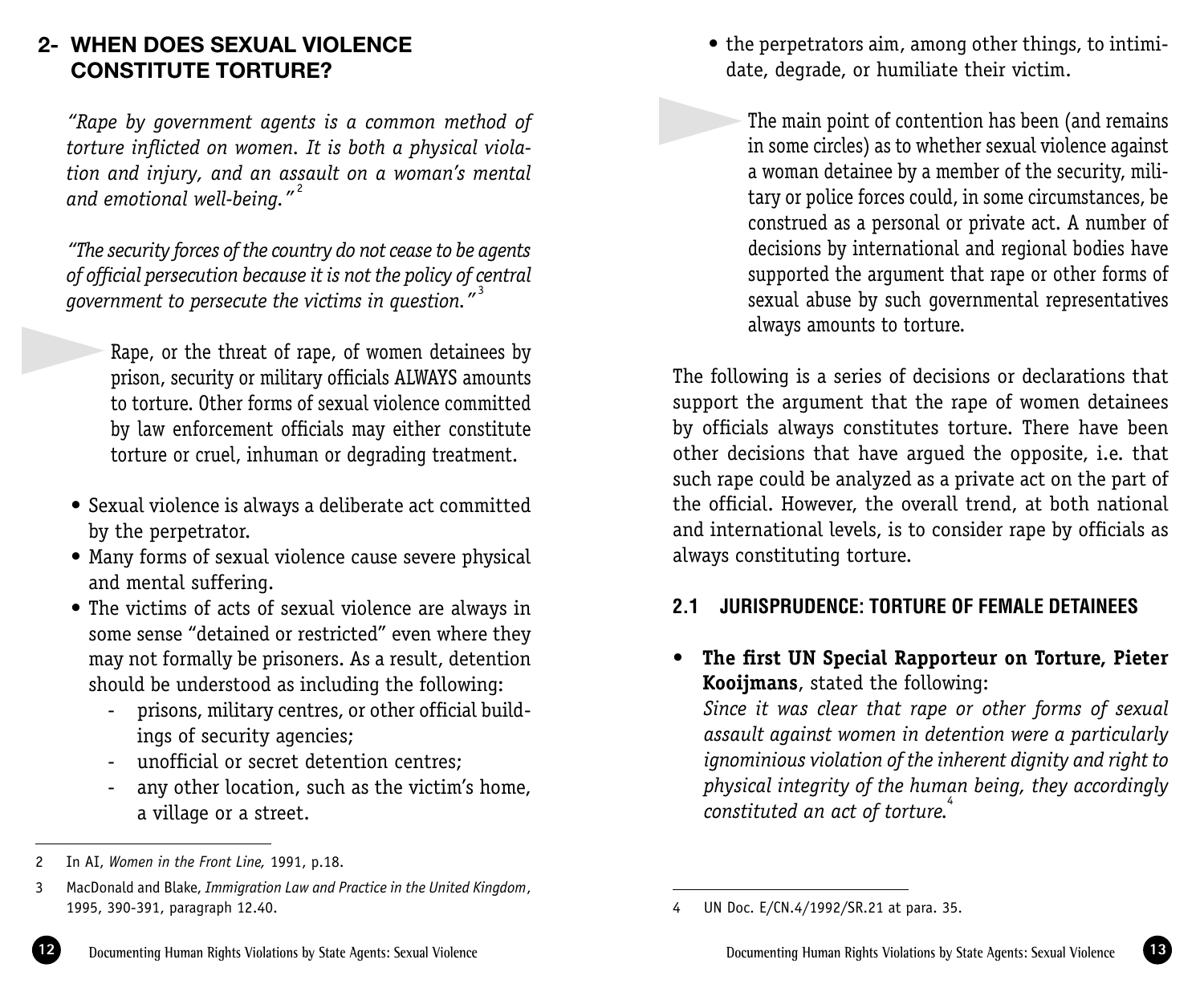Article 8 provides for the separation of the different categories of prisoners according to their sex, age, criminal record and other considerations. Additionally, Article 9(1) states that "… it is not desirable to have two prisoners in a cell or room."

Considering that sexual violence may be a form of torture not only when it is inflicted by public representatives and officials of non-governmental entities, but also when it is done with the consent or acquiescence of a public official, the non-compliance of prison officials with respect to rules such as the separation of women and men or young males from adult males in prisons can be tantamount to acquiescence to sexual violence, thus configuring the elements of torture.

# **• International Criminal Tribunal for the Former Yugoslavia**

The Tribunal has approved the indictments of individuals for torture based on allegations that the accused raped women in detention. The indictment against Dragan Gagovic and others alleged that the accused committed numerous acts of rape which constituted torture under the definitions in the Statute of Crimes against Humanity (Article 5(f)), grave breaches of the Geneva Convention (Article 2) or violations of the Geneva Convention (Article 3):

*"In this indictment, acts of forcible sexual penetration of a person, or forcing a person to sexually penetrate another are alleged. Sexual penetration includes penetration, however slight, of the vagina, anus or oral cavity,* 

*by the penis. Sexual penetration of the vulva or anus is not limited to the penis. Such acts can constitute an element of a crime against humanity, (enslavement under Article 5(c), torture under Article 5(f), rape under Article 5(g)), violations of the laws and customs of war, (torture under Article 3 and Article 3(1)(a) of the Geneva Conventions) and a grave breach of the Geneva Conventions (torture under Article 2(b))."*<sup>5</sup>

# **• UN Commission of Experts**

A UN Commission of Experts established to investigate rape and sexual assault in the former Yugoslavia concluded that "[u]nder international humanitarian law, rape and other sexual assaults are in most cases either expressly prohibited as such or can be categorized as torture or... other forms of inhuman or degrading treatment," "wilfully causing great suffering" or "other terms of this nature."<sup>6</sup> The experts especially argue that the enumeration of the "grave breaches" should not be considered as exhaustive. They further point out that during the Tokyo trials, rape was considered a violation of the laws and customs of war. Although the Geneva Conventions did not yet exist, the charge indicates that rape is seen as a crime as serious as torture and killing. Today, such a crime would be considered a grave breach.

<sup>5</sup> International Criminal Tribunal for the former Yugoslavia, Case No. IT-96- 23-I, June 26, 1996. Judge Lal C. Vohrah.

<sup>6</sup> Final Report of the United Nations Commission of Experts established pursuant to Security Council Resolution 780 (1992), *Annex II: Rape and Sexual Assault: A Legal Study*, S/1994/674/Add.2 (Vol. I), December 28, 1994, p. 5.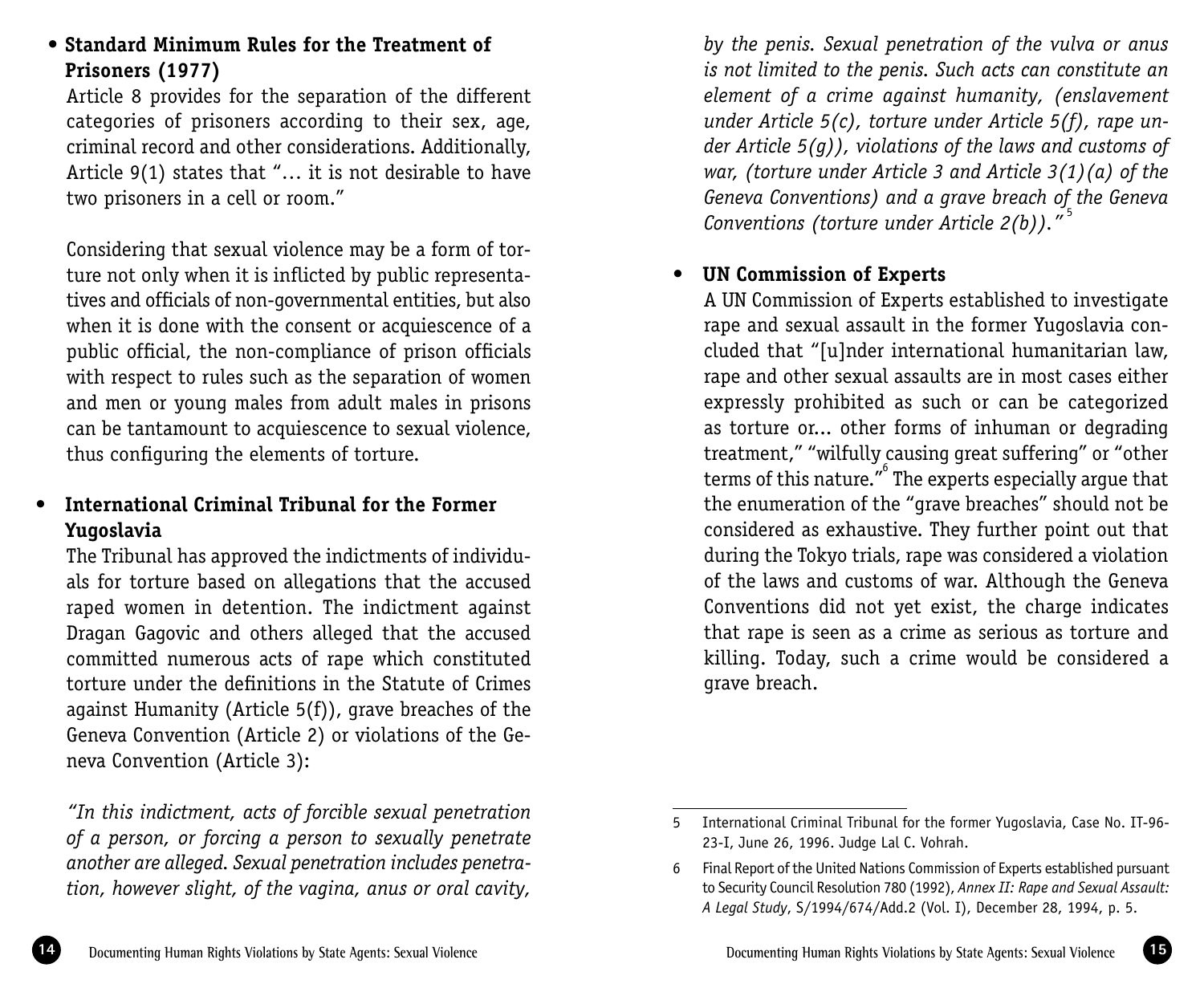**• Special Rapporteur on the situation of systematic rape, sexual slavery and slavery-like practices during periods of armed conflicts**

Linda Chavez's preliminary report states that "rape and sexual abuse of women and girls in situations of armed conflict (whether international or internal) constitutes a grave breach of international humanitarian law… Rape and sexual abuse constitutes torture and inhuman treatment which causes suffering and serious bodily injury."

# **2.2 JURISPRUDENCE: OFFICIAL VS. PRIVATE CAPACITY**

**• Inter-American Commission on Human Rights**, **Report No 5/96 Case 10,970 Fernando and Raquel Mejia v Peru** (March 1, 1996)

In its March 1996 decision, the Inter-American Commission on Human Rights found that the rape of a woman at her home by a security official amounted to torture under Article 5 of the American Convention on Human Rights. The Inter-American Commission noted that rape by a State official meets each of the three necessary components of torture under contemporary international law.

**• Article 7, Paragraph 1 of the Statute of the International Tribunal for the Former Yugoslavia**

This statute states that persons other than the physical perpetrators have personal criminal responsibility for rape. According to the Commission of Experts for the ICTY:

*"due to the chaos in the former Yugoslavia including many activities carried out by the paramilitaries, it might be difficult to expose lines of command. In consequence, the responsibility of the Governments for the prevention and punishment of crimes will play a crucial part in the proceedings before the ICTY… the authorities can be held responsible for the climate which made it possible for these crimes to be committed.*"<sup>8</sup>

# **3- ACTS OF SEXUAL VIOLENCE COMMITTED BY ARMED GROUPS**

It shall be recalled that for international human rights law, sexual violence constitutes an act of torture or cruel, inhuman or degrading (CID) treatment only when it is committed by or at the instigation of or with the consent or acquiescence of a public official or other person acting officially.

However, armed groups can also be held responsible for sexual violence committed by their forces, in the same way that they are held accountable for any unlawful acts, such as beatings, mutilations, abductions and killings of civilians.

▲

 A large number of non-governmental organizations apply the definition of torture to acts committed by members of armed groups.

<sup>7</sup> Preliminary report of the Special Rapporteur on the situation of systematic rape, sexual slavery and slavery-like practices during periods of armed conflicts, *Contemporary Forms of Slavery*, E/CN.4/Sub.2/1996/26, July 16, 1996, p. 6.

<sup>8</sup> Final Report of the United Nations Commission of Experts, Annex II Rape and sexual assault: A legal study; S/1994/674/Add.2 (Vol. I); December 28, 1994, p. 4.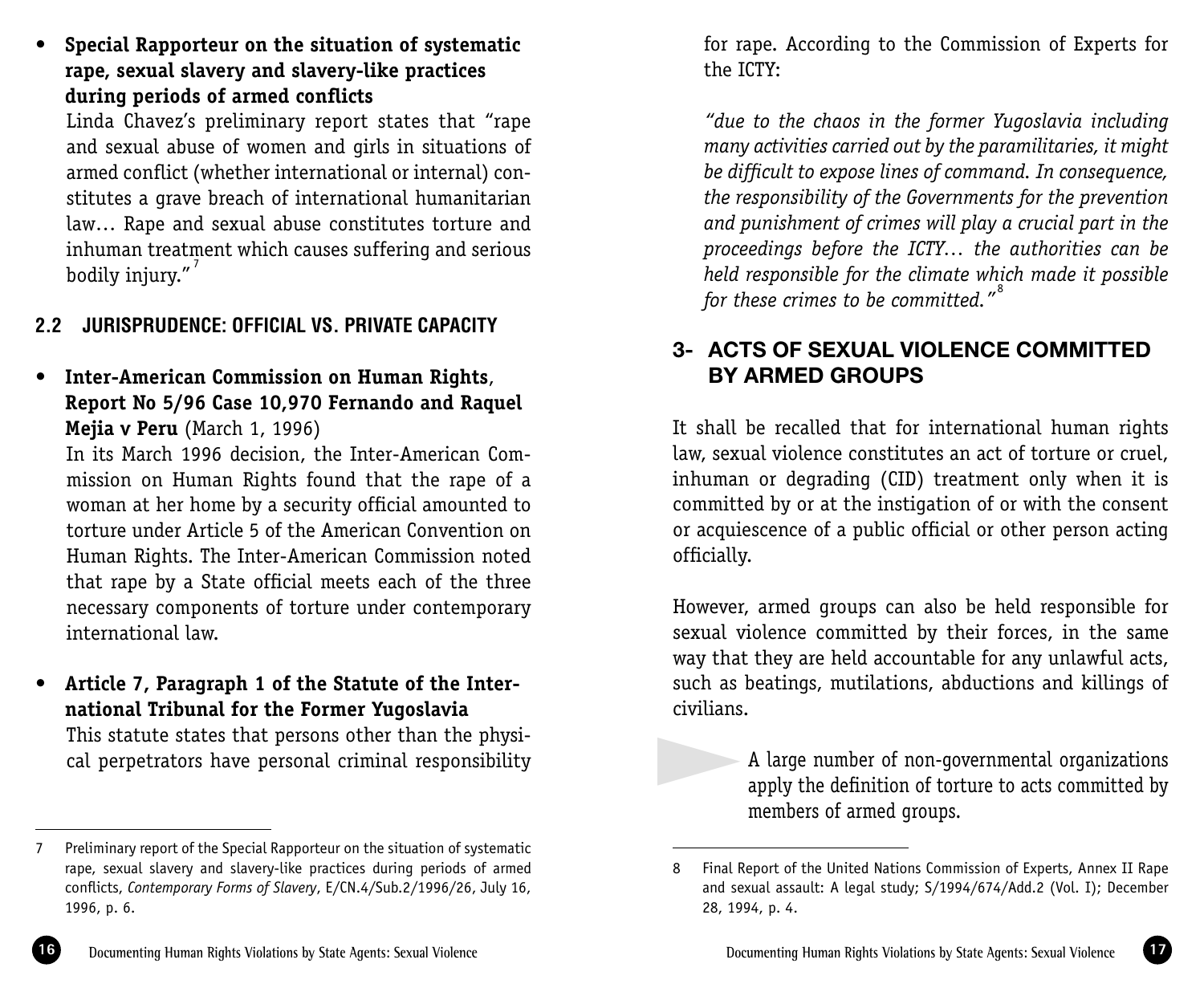- Under a conflict situation, all armed groups are required to abide by the Geneva Convention (as it is applied to internal conflict), which defines the laws and customs of war. The laws of war prohibit all parties to the conflict from perpetrating torture or indecent assault against women. ▲
- Armed groups are therefore always responsible for any acts of sexual violence committed by their forces, i.e. rape, sexual assaults, forced marriage, sexual slavery, etc. ▲
	- Many such acts of violence committed by the members of armed groups will always be considered as torture, or cruel, inhuman or degrading treatment.
	- Such acts may take place in detention centres created by the armed groups, but also any other locations, such as the victim's home, village, a field or a road.

 Perpetrators may also be held accountable under domestic law as it relates to torture and/or rape or sexual violence. ▲

# **4- ACTS OF SEXUAL VIOLENCE COMMITTED BY INDIVIDUALS**

These guidelines focus on acts of sexual violence committed by state agents. However, you should be aware that there is an increasing body of jurisprudence and legal commentary, which attribute to the state responsibility for acts of violence committed by private individuals.

It should be recalled that in international law, sexual violence is torture only when it is committed by or at the instigation of or with the consent or acquiescence of a public official or other person acting officially. In other words, the Convention against Torture holds states accountable for rape committed by private persons if the state has condoned or acquiesced in that torture. In all other cases, rape is regarded as a common criminal act.

According to the international human rights law expert Donna Sullivan, there is an evolving practice in the treaty bodies and in the work of the Special Rapporteurs, as well as in case law in the regional context, which makes it clear that positive obligations on the part of the state are now an integral part of considering whether or not the state has fulfilled its human rights obligations.

Examples of such an evolution includes the following:

# **• Special Rapporteurs on Torture**

From the first appointment to the current one, there have been a number of examples in which torture by private actors in circumstances where the state can be said to have acquiesced have been the subject of ongoing reporting. When he was first appointed, Pieter Kooijmans referred to sexual mutilation as torture even

<sup>9</sup> She further argues that an analysis of the definition of torture in the Convention against Torture and of current and past practices with regard to the state parties reports tends to show that the concept of acquiescence (present in the Convention against Torture) may be increasingly interpreted by the Human Rights Committee in light of these developments. Donna Sullivan, *State Responsibility Under International Law*, guest-lecture, Expert Meeting on Torture of Women, Amnesty International, February 1997.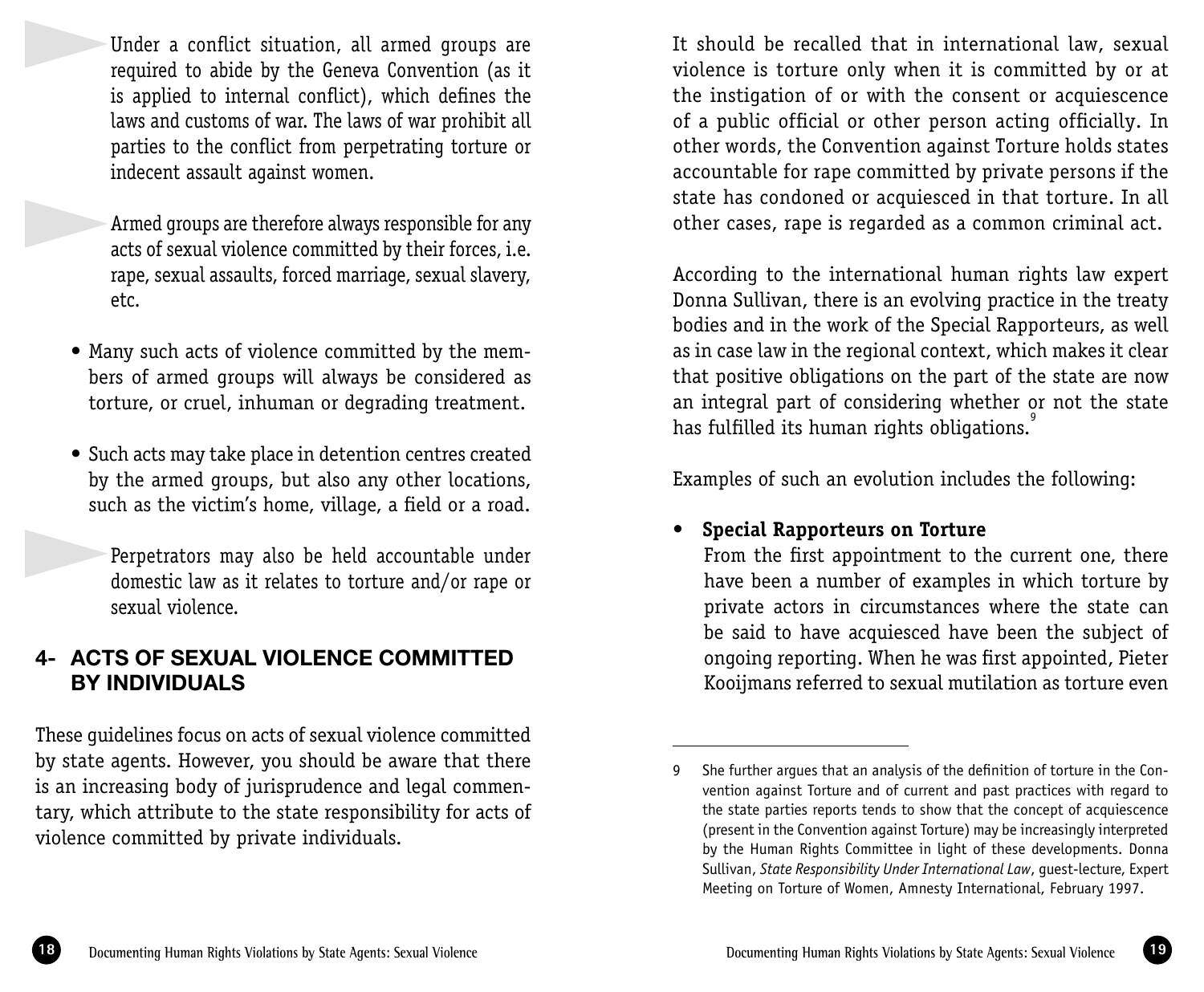where perpetrators are private persons, when the state fails to take action to combat the practices:

*"The authorities' passive attitudes regarding customs broadly accepted in a number of countries (i.e. sexual mutilation and other tribal traditional practices) might be considered as consent or acquiescence particularly when these practices are not prosecuted as criminal offences under domestic law, probably because the State itself is abandoning its function of protecting its citizens from any kind of torture."* <sup>10</sup>

# **• The Human Rights Committee's General Comment 20 on Article 7**

This comment called on state parties to report on the penalties that are applicable to torture and CID treatment, whether committed by public officials or other persons acting on behalf of the state or by private persons:

*States' protection against torture or CID treatment apply "whether [these acts are] inflicted by people acting in their official capacity, outside their official capacity or in a private capacity."* <sup>11</sup>

# **• European Court of Human Rights**

In X and Y v. Netherlands (1985), the Court stated that a husband's impunity from criminal liability for rape was unacceptable to the fundamental objectives of the Convention, the very essence of which is respect for human dignity and human freedom.

**• Inter-American Court of Human Rights** In the Velasquez-Rodriguez case, judgment of July 29,1988, the Inter-American Court of Human Rights stated the following:

*"An illegal act which violates human rights and which is initially not directly imputable to a State (for example, because it is the act of a private person or because the person responsible has not been identified) can lead to international responsibility of the State, not because of the act itself, because of the lack of due diligence to prevent the violation or respond to it as required by the [American] convention…"*

The Court explained its reasoning as follows: "*The state is obligated to investigate every situation involving a violation of the rights protected by the Convention. If the state apparatus acts in such a way that the violation goes unpunished, and the victim's full enjoyment of such rights is not restored as soon as possible, the state has failed to comply with its obligations to ensure the free and full exercise of those rights to the person within its jurisdiction. The same is true when the state allows private persons or groups to act freely and with impunity to the detriment of rights recognized by the Convention.*"

# • **Standard of due diligence**

The standard of due diligence is used in the text of the Declaration on the Elimination of Violence against Women, the Inter-American Convention on Violence against Women and as well, in the General Recommendation No. 19 of the Committee for the Elimination of All Forms of Discrimination against Women.

<sup>10</sup> Report by the Special Rapporteur Pieter Kooijmans, *Torture and other cruel, inhuman or degrading treatment or punishment*, E/CN.4/1986/15, p. 11.

<sup>11</sup> General Comment no. 20 (44) Art.7, CCPR/C/21/Rev.1/Add.3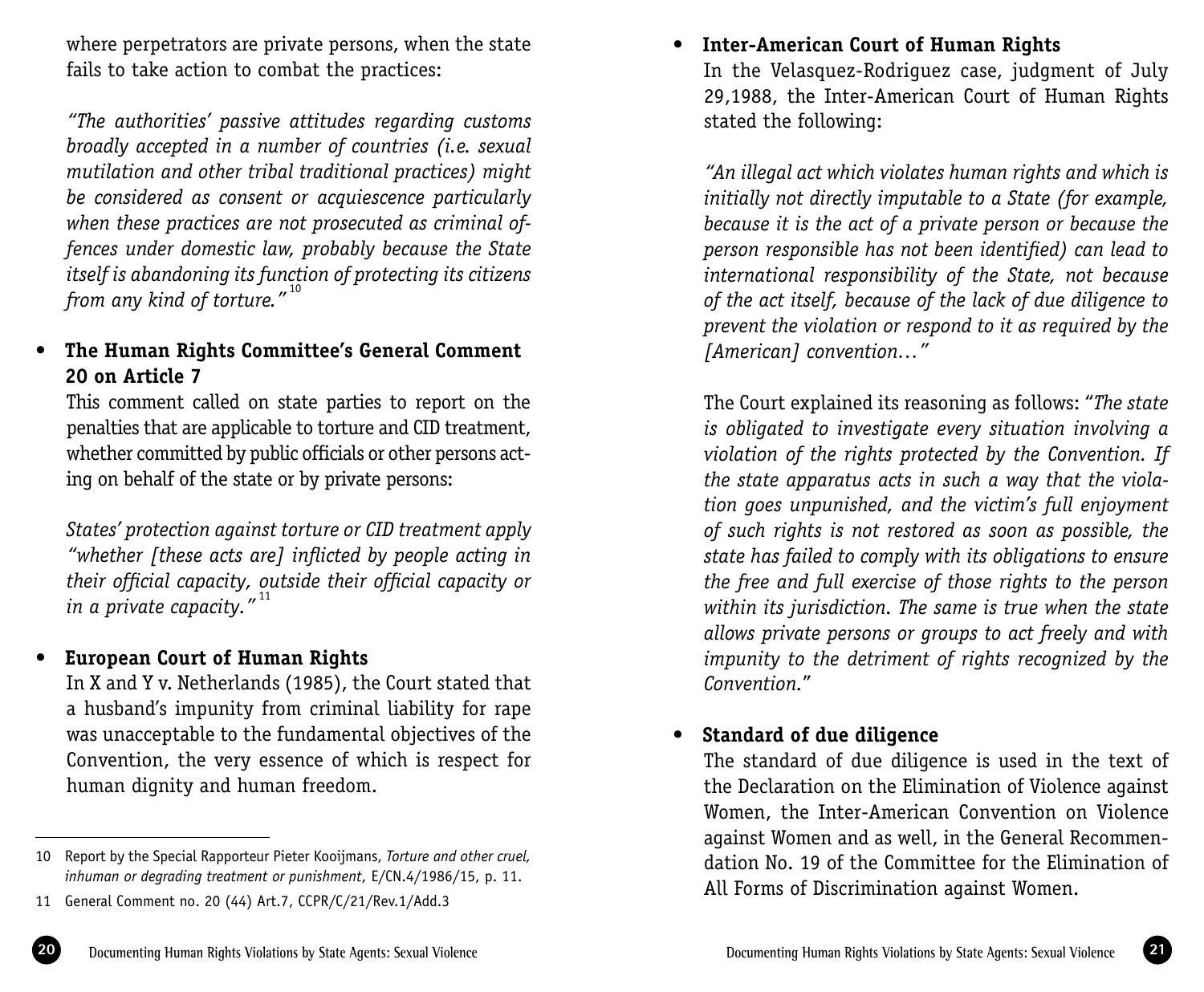# **MEDICAL CONSEQUENCES** OF SEXUAL VIOLENCE: A BRIEF OVERVIEW

# **1- MEDICAL CONSEQUENCES**

The medical consequences of sexual violence are often very serious.

Consequences include sexually transmitted diseases (including HIV/AIDS), stomach pains, nausea, vaginal pains, generalized pains, infertility, miscarriage, stillbirth, pregnancy, etc. Victims may also suffer from post-traumatic stress disorder (see below).

Access to medical treatment may be very difficult. Women or girls who have been victims of sexual violence may not be able to gain access to the required medical treatment because of the absence of institutions or professionals working with victims of sexual violence, insensitivity of medical personnel, laws forbidding abortion, lack of access to medical check-ups for sexually transmitted diseases, including HIV, etc.

# **2- RAPE TRAUMA SYNDROME**

Rape Trauma Syndrome<sup>12</sup> is a form of post-traumatic stress disorder (PTSD) and shares most of its symptoms to varying degrees. PTSD does not affect all victims of torture, includ-

<sup>12</sup> Excerpt from "Rape Trauma Syndrome" in the New York City/Balkan Rape Crisis Response Team *Training Manual*, September 1993, pp.1-3.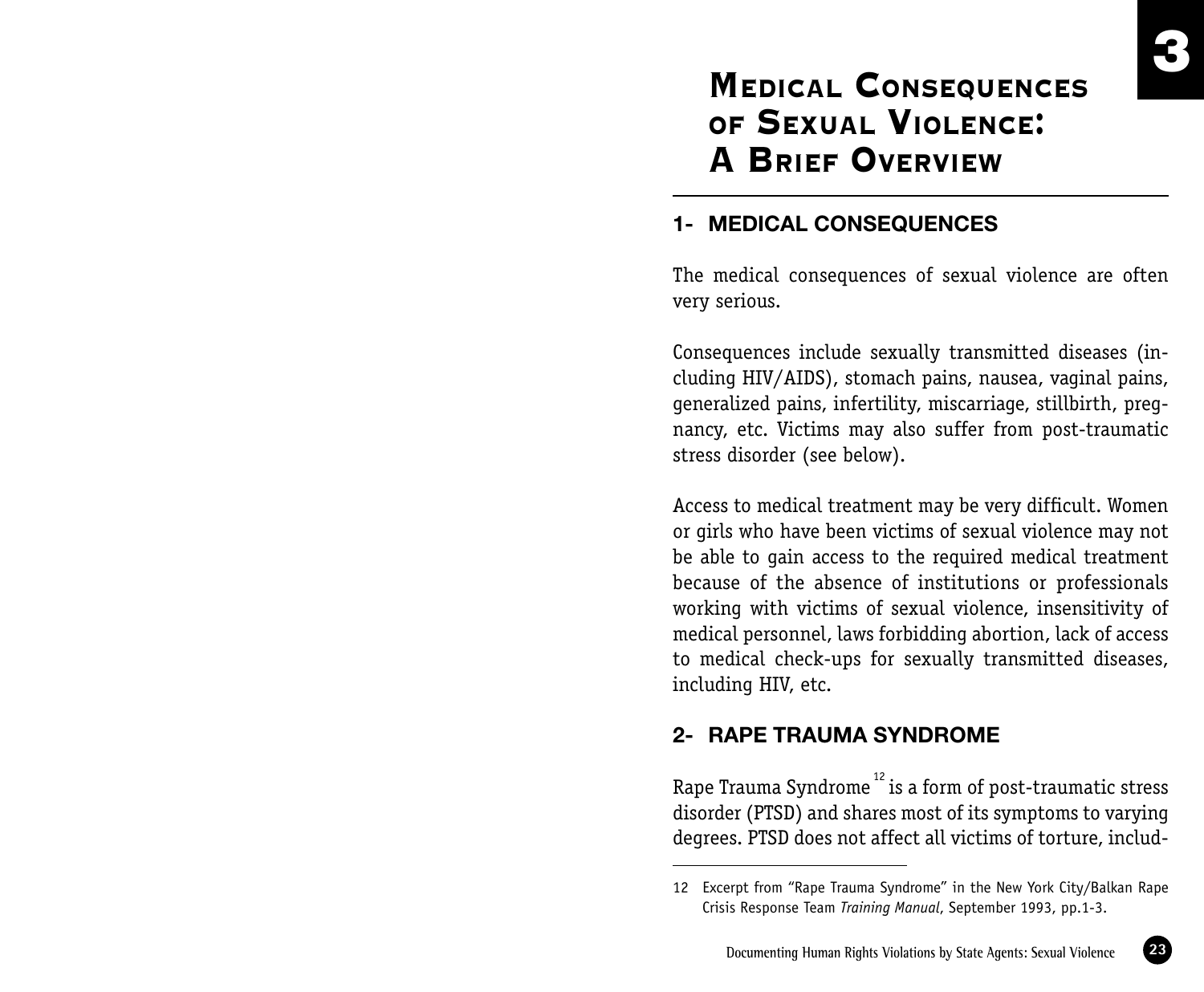ing rape victims, but the probability of it occurring is very high. It generally follows three phases, with some degree of overlap from one phase to the other:

# **2.1 IMPACT PHASE**

**Duration**: Immediately following assault until approximately 24-48 hours post-assault.

**Emotional Reactions**: Wide range. Memory gaps are common; responses are likely to reflect automatic coping styles. The survivor may have concerns about pregnancy, venereal diseases and AIDS. In general, responses can be divided into two broad categories:

- expressed style, in which feelings of fear, anger and anxiety are shown through such behaviour as crying, laughing, restlessness and tenseness;
- controlled style, in which feelings are contained and a calm, composed or subdued affect is demonstrated.

**Intervention**: When dealing with a survivor during the impact phase, it is extremely important to emphasize three things:

- she has been through an extremely frightening experience;
- she is not to blame for what has happened; and
- she is now in a safe place (if it is true).

# **2.2 ACUTE PHASE**

**Duration**: Variable — from a few days to six weeks or more. Period of disorganization, predominate feeling is fear, physical symptoms are especially troubling.

**Physical Reactions**: Muscular tension, fatigue, sleep disturbances, stomach pains, nausea, vaginal discharge, itching, burning and generalized pains.

**Emotional Reactions**: Flashbacks, sleep disturbances, nightmares, poor concentration, memory loss, guilt/selfblame, shame, anger, vulnerability, appetite change, fear, anxiety, moodiness, denial, obsessions with details of the rape, lack of trust.

**Intervention**: Some victims are ready to talk about what has happened. It is important to reassure the survivor that she is experiencing normal, expected reactions to a traumatic event. It is also important to reassure the survivor that with time she will get better. Support a non-judgmental attitude that places blame on the rapist.

Some rape victims are not ready to talk immediately. The victim should not be forced to discuss the incident and it will be reassuring for her to know that whatever she chooses to do—to talk or not to talk—is okay.

# **2.3 REORGANIZATION PHASE**

**Duration**: Long-term process lasting from one to two years. The effectiveness of the reorganization phase is dependent on many variables, such as ego strength, social supports, and prior history of victimization.

**Emotional Reactions**: With support and/or counselling, the survivor gradually regains control and is able to trust herself and place blame on the perpetrators.

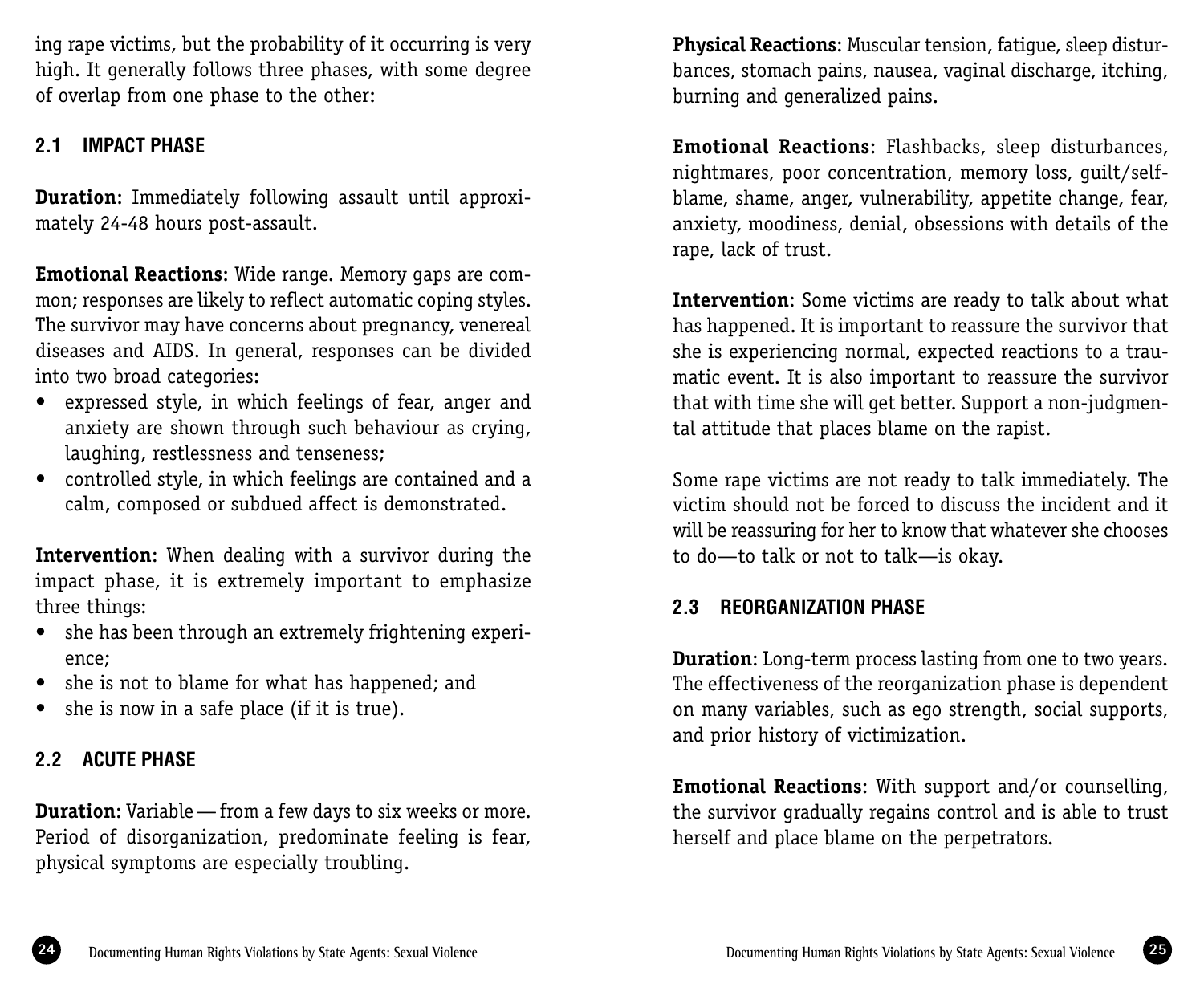Without support, the acute trauma symptoms tend to lessen over time but the survivor is likely to suffer from one of the following symptoms:

- Isolation/withdrawal
- Lowered self-esteem: feels shameful, dirty, powerless, naive, stupid
- Restricted mobility: phobias, fear of being alone, fear of darkness
- Depression/restricted affect: wary, clamping down on emotions, holding things inside
- Sexual dysfunction: fear of sex, numbing, promiscuity (in some cases)

**Intervention**: Help her identify how existing symptoms are connected to the rape.

# SOCIAL CAUSES AND CONSEQUENCES OF SEXUAL VIOLENCE: A BRIEF OVERVIEW

# **1- CAUSES**

▲

▲

Women may be the victims of sexual violence for many reasons: because they are women, as a result of their activities or beliefs, because of their family relationships, etc.

*"The use of rape reflects the inequalities women face in their everyday lives in peacetime. Until governments live up to their obligations to insure equality, and end discrimination against women, rape will continue to be a favourite weapon of the aggressor."* <sup>13</sup>

 The following groups of women may become the victims of sexual violence perpetrated by state or officials of armed groups because of their activities and political beliefs: community leaders, human rights or women's rights activists, etc.

 State or armed groups may target women as a means of pressuring family members and stigmatizing them. Often, women are targeted because they are women (i.e. male relatives may not be targeted or not in the same manner) and because of suspicion that they are somehow involved in the activities of their relatives. There may be a deliberate attempt on the part of

<sup>13</sup> In AI, *Human Rights are Women's Rights*, 1995, p. 22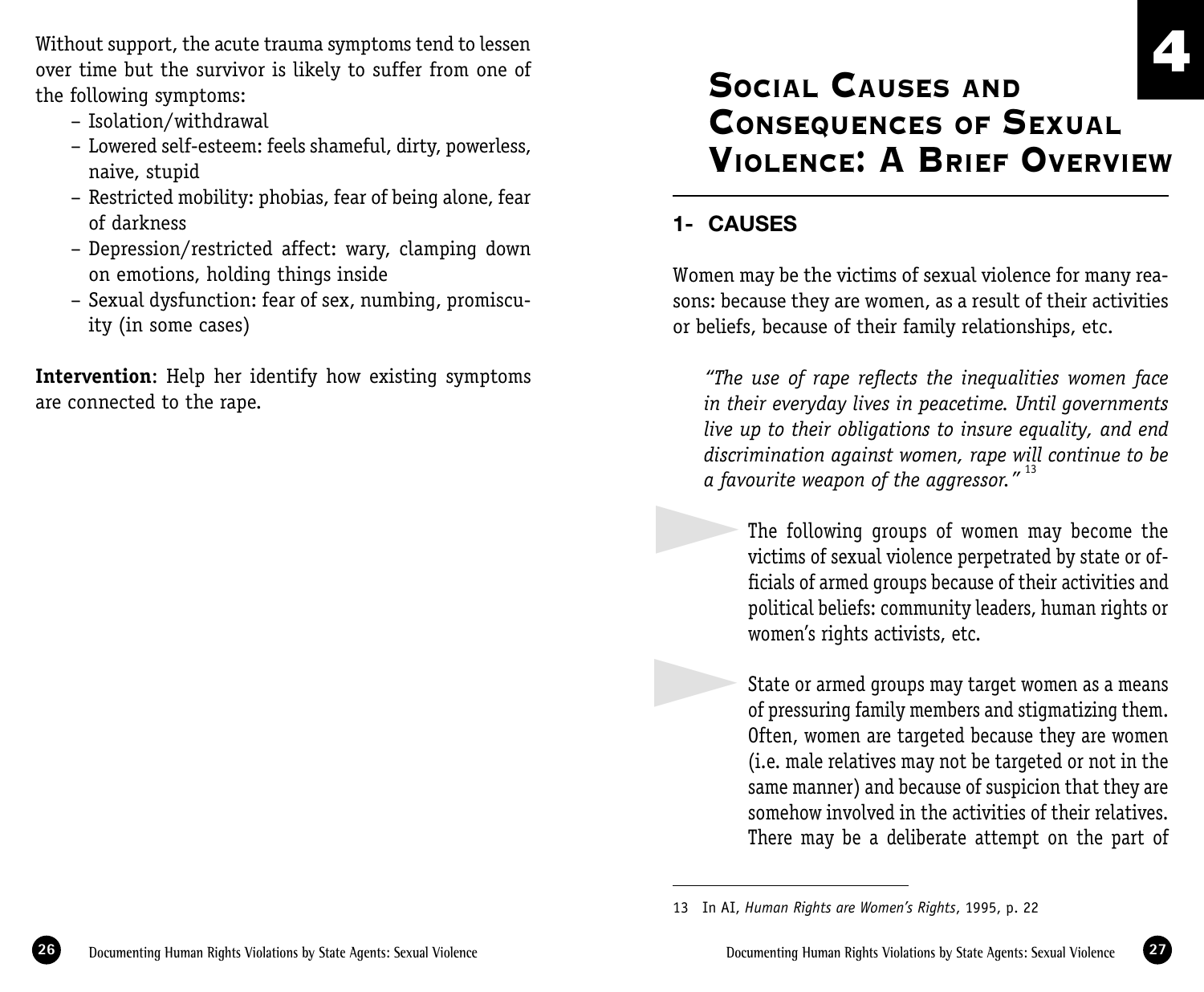armed opposition groups or the government to use women in order to intimidate, get confessions, and humiliate both the activists and the women themselves.

 Women may also be targeted solely because of their gender. They may be attacked by members of the state or armed groups, and by members of their family or the community. Within the family and the community, sexual violence may take the form of domestic violence, female genital mutilation, female infanticide, rape. ▲

 Women may be the victims of sexual violence in the context of their imprisonment. Sexual violence may be perpetrated by prison officials, or by fellow inmates. ▲

# **2- CONSEQUENCES**

Female victims of sexual violence may face stigma, ostracism, divorce, etc. If a woman is declared unfit for marriage as a result of rape, she will also face severe economic and social obstacles to her livelihood. She may become withdrawn, lose self-esteem or turn to prostitution.

In the case of women who have lost their husbands because they have been imprisoned or killed, the consequences of the violations persist, in the form of social and economic hardship, medical problems, etc.

# **MONITORING** SEXUAL VIOLENCE

Monitoring is the long-term observation and analysis of the human rights situation in a country or region.

- It consists of systematically and consistently collecting information that may be related to human rights violations from a variety of sources.
- This information, collected over a certain period of time, should allow you to insert the cases under investigation within a political and legal context, as well as to identify patterns of sexual violence.
- Monitoring incidents of sexual violence by state agents requires researching and collecting information on the following:
	- political, legal and social context or circumstances;
	- medical and social consequences of sexual violence;
	- availability of legal and medical remedies for the victim.
- This range of information is necessary because the conditions that allow sexual violence of women detainees to occur and to continue are not only similar to those related to torture or ill-treatment (i.e. lack of access to independent legal advice, impunity), but also include social, legal, and cultural considerations related to the status of women and violence against women.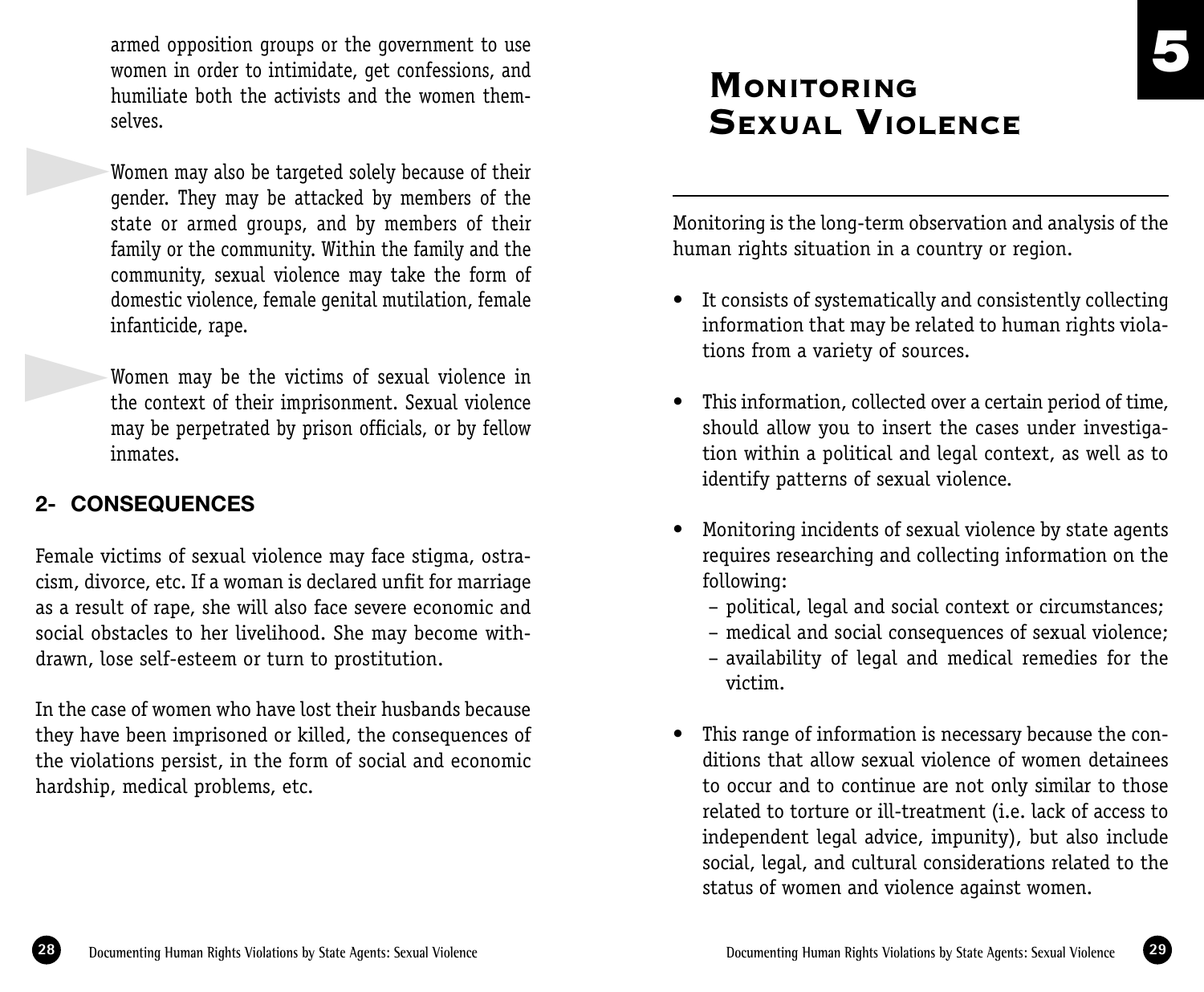# **1- INFORMATION ON CIRCUMSTANCES AND CAUSES**

Contextual information is essential to comprehend the nature and extent of sexual violence. It assists the researcher in the four following ways:

- in assessing evidence;
- in establishing a pattern of violations;
- in demonstrating the presence or absence of impunity;
- when applicable, in reminding the government of its obligations under domestic and international law.

# **1.1. LEGAL INFORMATION**

▲

 Some of the legal provisions to be specifically researched include the following:

- Provisions regarding torture and ill-treatment:
	- Are all forms of torture and ill-treatment prohibited by law and/or the constitution?
- Provisions regarding rape and sexual assault:
	- What are the legal definitions of rape and sexual assault?
	- What type of evidence is required from the victim?
	- Are sentences set out in the law?
	- Are there separate offences for rape and sexual assault?
	- Are there laws addressing marital rape, violence against women and sexual harassment?
- Provisions regarding forced marriage, female genital mutilation, domestic violence, etc.
- Provisions regarding sexual activities:
	- Is consensual sex between adults prohibited outside marriage?
- Provisions regarding the prosecution and trials of alleged rapists, including those with no involvement with the State:
	- Are women likely to report rape, whether or not it occurred in custody? (social and cultural considerations)
	- How often are rapists brought to justice?
	- What is the most likely sentence?
- Provisions regarding the prosecution and trials of alleged perpetrators of torture:
	- Are victims likely to report torture?
	- How often have alleged perpetrators of torture been brought to justice?
	- What has been the average sentence?
	- Have other forms of "punishment" been used (i.e. moving the alleged perpetrator from one office, city, prison, to another)?
- Which international conventions or treaties, relevant to women or concerning torture, have been ratified? Incorporated into domestic law?

Please refer to Chapter 7, Section 1 of *A Methodology for Gender-Sensitive Research*.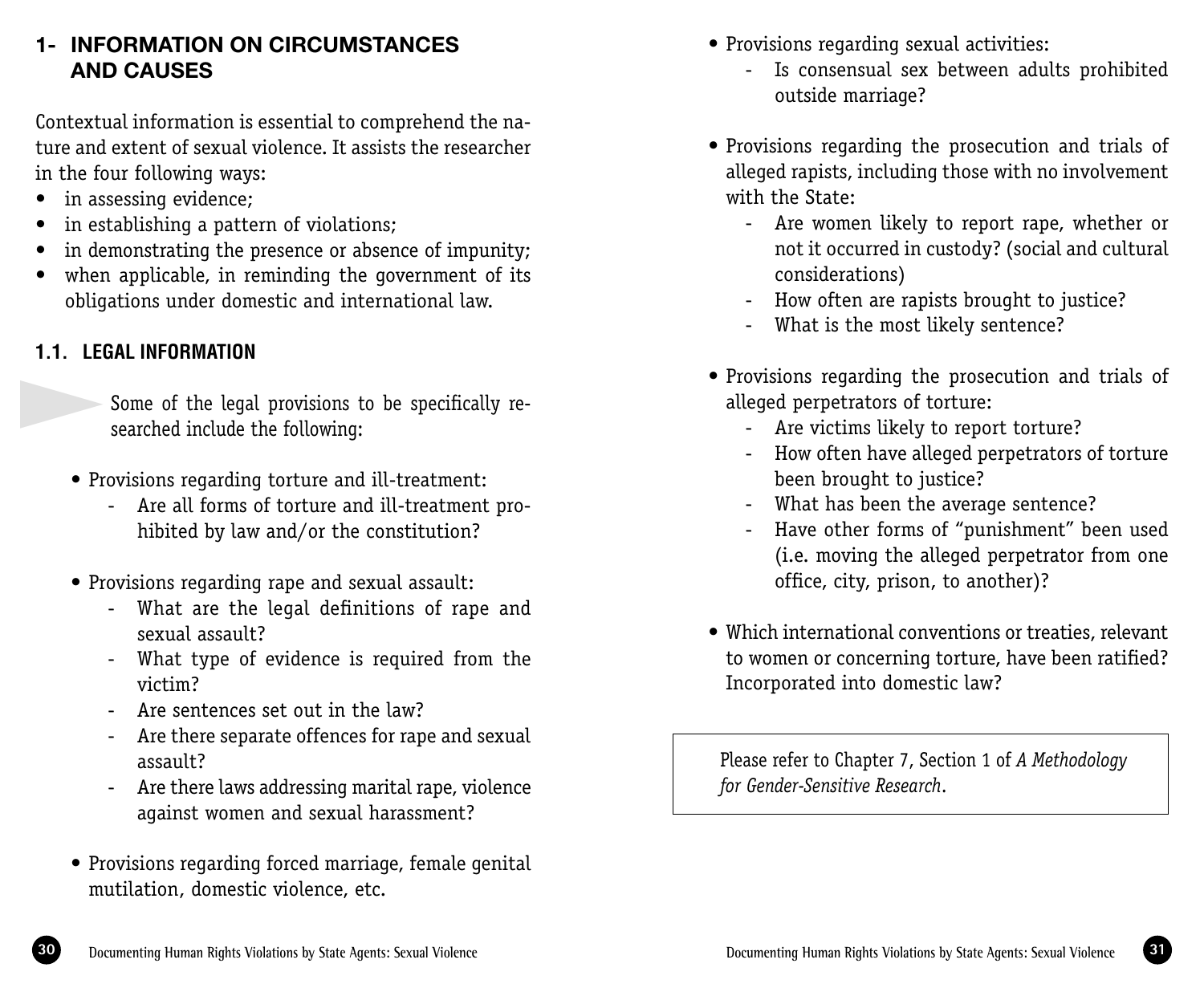# **1.2 POLITICAL FRAMEWORK**

▲

 Issues to be specifically researched include the following:

- How did/do government and armed group officials characterize opponents and activities against them?
- How did/do government and armed group officials respond to accusations of torture, including sexual violence?
- How do official speeches and documents define the role of women in the country and society?
- What stereotypes or images respecting women and men inform this discourse?

Please refer to Chapter 7, Section 1 of *A Methodology for Gender-Sensitive Research*.

# **1.3 SOCIAL OR CULTURAL MORES**

 Issues to be specifically researched include the following:  $\blacktriangleright$ 

- How is women's virginity or sexuality considered?
- How is violent behaviour within the family considered? Is it commonly accepted for husbands to batter their wives? Fathers their daughters? Are sanctions exercised against men if they do so?
- Is polygamous marriage customary? Is dowry or bride price a customary requirement for marriage?
- Are forced marriages and/or child marriages practiced?
- What kinds of work or activities are women forbidden to do by custom?
- Which stereotypes inform the representation of women in newspapers, television, etc.?

Please refer to Chapter 7, Section 1 of *A Methodology for Gender-Sensitive Research*.

# **Possible Sources of Information**

▲

▲

Legal texts, constitutional texts and legal practice; anti-discrimination provisions in law or in the constitution; documents on the status of women put together for the Beijing Conference; lawyers; women's NGOs, rape crisis centres; international organizations such as UNICEF, UNDP.

# **2- INFORMATION ON CONSEQUENCES AND ACCESS TO REMEDIES**

The consequences of sexual violence should be investigated and brought to the attention of governments and other actors.

This type of information is very important in several ways:

 It allows the researcher to better understand the nature of sexual violence and its impact on victims.

 It allows the researcher to refer victims to medical or legal experts who may be in a better position to help the female victim. Such experts may be medi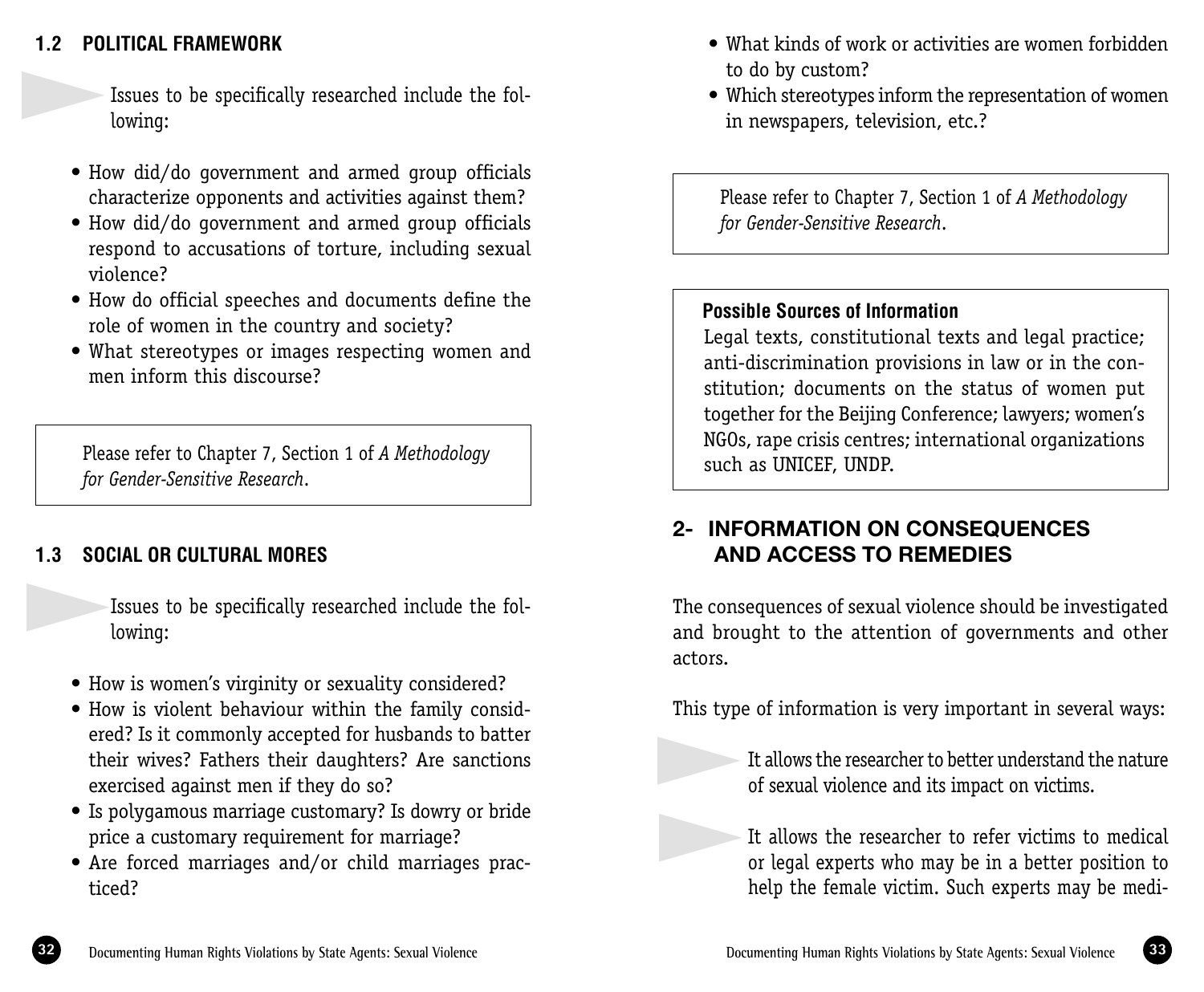cal personnel specializing in medical consequences of sexual violence, counsellors, women's NGOs, lawyers.

# **2.1 MEDICAL CONSEQUENCES AND ACCESS TO REMEDIES**

Some of the problems facing victims in need of medical care may include the absence of institutions or professionals working with rape victims, insensitivity of medical personnel, laws forbidding abortion, and lack of access to medical check-ups for sexually transmitted diseases, including HIV.

The human rights investigator should collect information concerning the following issues:

- What are the medical consequences for the victim in the context of the situation in her country (i.e. prevalence of sexually transmitted diseases, including HIV)?
- Are there any institutions or professionals working with rape victims?
- Are there any facilities for medical check-ups for STDs, including HIV/AIDS?
- What are the facilities and provisions for reproductive health (including abortion)?

# **2.2 SOCIAL AND ECONOMIC CONSEQUENCES AND ACCESS TO REMEDIES**

• What are the social and economic consequences (i.e. unable to work because of trauma or pregnancy, ostracism)?

- What are the consequences in terms of her relationship with, or status within, her family or community?
- What are the consequences for the other members of the family or the community?

# **2.3 LEGAL CONSEQUENCES AND ACCESS TO REMEDIES**

In many situations, the women may be unable to access remedies, while facing disastrous consequences (i.e. divorce). This situation may originate from a lack of legal literacy and capacity to initiate legal action, community pressures to refrain from reporting or seeking redress for certain abuse, less access than men to the economic resources necessary to pursue redress and government failure to prosecute in cases involving sexual violence. When adequate remedies do exist in law, *de facto* discrimination may deter or obstruct women's recourse to these remedies.

Some of the questions guiding the research include the following:

- Does the constitution include a guarantee of equality between men and women?
- Are there any laws or administrative or other practices that discriminate against women?
- Do women have the same access, in law and in practice, to legal remedies?
- Are women likely to report acts of sexual violence?
- Are there any legal professionals specializing in cases of rape?

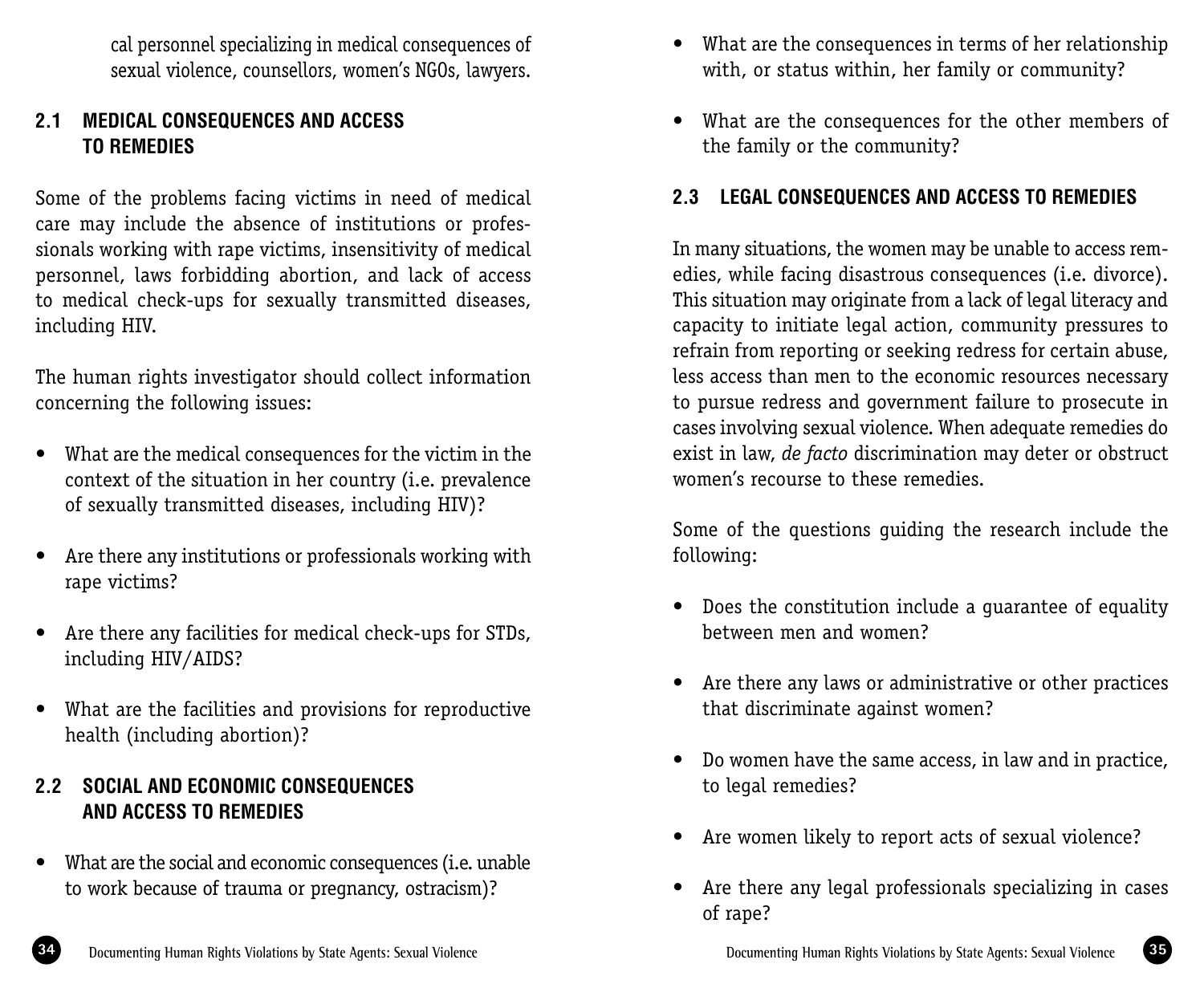- Are police officers specially trained to deal with victims of sexual violence?
- Are police officers likely to discourage women who have been raped from filing a complaint?

# **Possible Sources of Information**

Legal texts, constitutional texts and legal practice; anti-discrimination provisions in law or in the constitution; media, documents on the status of women put together for the Beijing Conference; lawyers; women's NGOs, rape crisis centres; international organizations such as UNICEF, UNDP.

# **3- RECORDING INDIVIDUAL CASES**

▲

▲

By following up on individual cases brought to your attention, you should be able to develop a better understanding of the nature, causes and main perpetrators of acts of sexual violence.

> Record and follow up allegations brought to your attention.

Individual cases may be brought to your attention by the victims themselves, their families, witnesses, lawyers, medical personnel, or the media, which often carry stories of sexual violence.

 Conduct investigations whenever necessary or possible, to assess allegations.

 Develop a filing or database system to access and analyze the information easily. ▲

To facilitate monitoring, it is recommended that you develop a form to record individual cases of alleged sexual violence. You must adapt it to the specific circumstances of your country or region.

# **1. Victim identification information**

- Name (last and first name, nickname):
- Date of birth or age:
- Gender:
- Profession/occupation:
- Family status:
- Address:
- Nationality:
- Religion:
- Ethnicity:
- Physical description or photograph:

# **2. Location of the incident**

- Date and time of the alleged incident:
- Precise location (i.e. name of the police station):
- Province:
- District:
- City/village or nearest city/village:
- Street address if applicable:

# **3. Description of the incident**

# **4. Circumstances**

Briefly describe the events immediately preceding the incident.

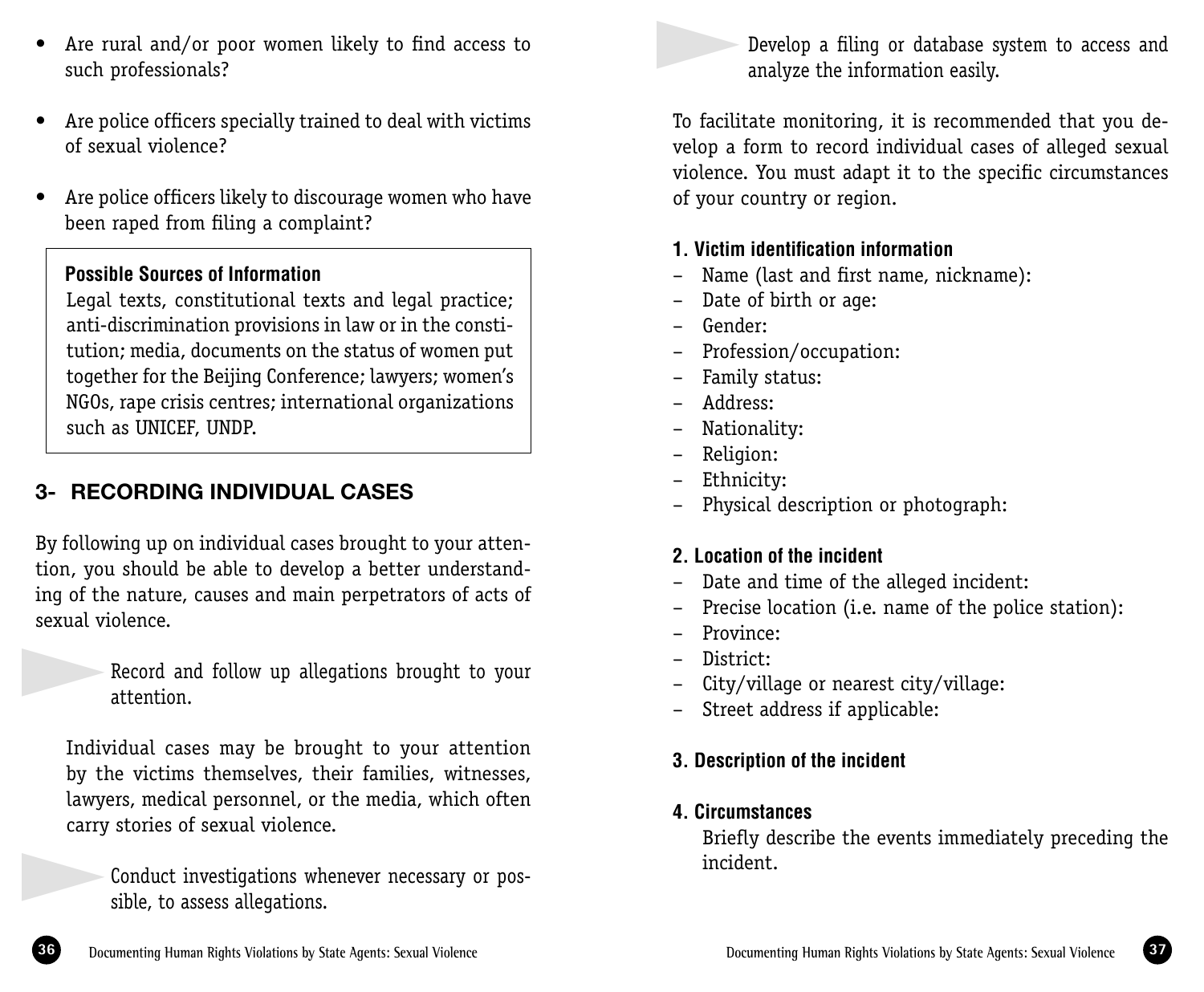# **5. Alleged perpetrators**

### **6. Evidence**

- Witnesses:
- Forensic evidence:
- Court record:
- Other:

# **7. Governmental responses**

- Complaint lodged:
	- when?
	- where?
- Public statements:
- Official investigation:
- Conclusion:
- Court cases:
- Judgment:

# **8. Your actions**

- Identity of first source:
- Date:
- Information compiled by:

| - Visit to the scene:      | YF.S | N0 |
|----------------------------|------|----|
| - done by:                 | on:  |    |
| - Interviews of witnesses: | YES  | N0 |
| - done by:                 | on:  |    |

# **4- IDENTIFICATION OF PATTERNS**

In many parts of the world, acts of sexual violence have a number of common characteristics, also called patterns. You will be able to identify these patterns through the review and analysis of the information collected and allegations brought to your attention. Such patterns may include the following:

# **4.1 PATTERNS WITH RESPECT TO THE IDENTITY OF THE VICTIMS**

 Who are the most likely victims of sexual violence? ▲

The victims of sexual violence may have a number of common characteristics, such as type of political activities, professional activities or occupations, ethnicity, age group, gender, residency in clearly defined areas and religion.

# **4.2 PATTERNS WITH RESPECT TO THE CIRCUMSTANCES SURROUNDING THE INCIDENTS OR ALLEGATIONS**

 Are incidents of sexual violence usually preceded by a specific set of events, or do reports of sexual violence increase (or decrease) following specific events?

# **4.3 PATTERNS WITH RESPECT TO THE NATURE OF THE HARM**

▲

▲

▲

Are there prevalent forms of sexual violence?

A pattern may emerge in terms of the nature of the acts of sexual violence. For instance, the majority of incidents of sexual violence may consist of rape, gang rape, defilement (rape of under-age girls), incest, sexual slavery.

# **4.4 PATTERNS WITH RESPECT TO THE LOCATIONS OF THE INCIDENTS OF SEXUAL VIOLENCE**

Where are incidents most prevalent?

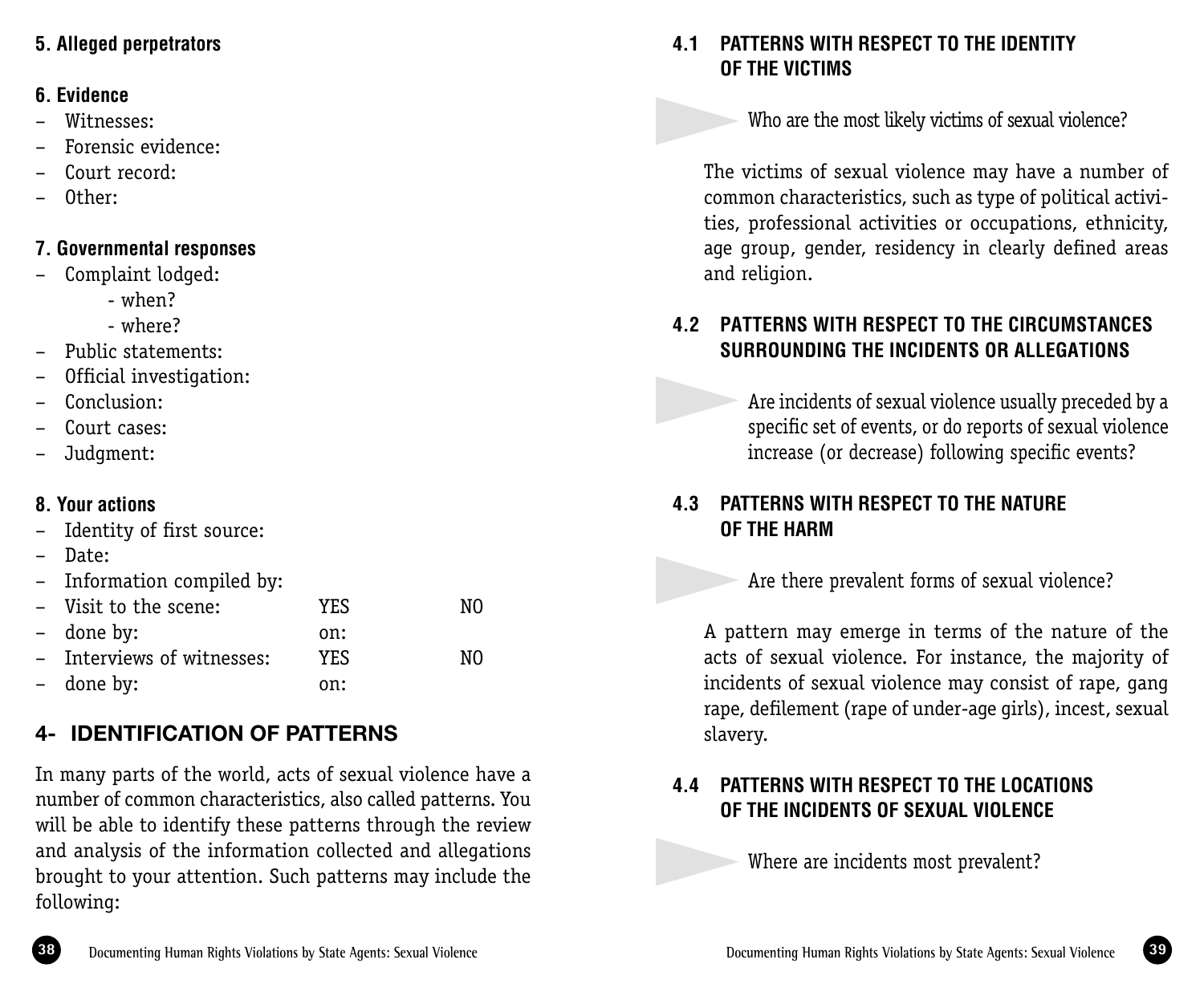Locations may include specific regions or cities, specific police stations or prisons, military facilities, civilian homes, secret detention centres.

# **4.5 PATTERNS WITH RESPECT TO THE IDENTITY OF ALLEGED PERPETRATORS**

 Does a pattern emerge with regard to the identity of the perpetrators?

 If perpetrators are security force agents, which are the principal forces and who are the individual perpetrators most often denounced within these forces?

The alleged perpetrators may also have a number of common points, depending on the nature of the act of sexual violence.

# **4.6 PATTERNS WITH RESPECT TO THE METHODS USED BY THE PERPETRATORS**

Are similar methods used by the perpetrators?

For instance, many incidents may be preceded by abduction. ▲

How many individuals are usually involved?

# **4.7 PATTERNS WITH RESPECT TO THE CAUSES BEHIND INCIDENTS OF SEXUAL VIOLENCE**

Can you attribute the majority of incidents to similar direct or indirect causes, i.e. the political activities of the victims, their identities (i.e. relatives of political activists), military presence, uprisings?

# **4.8 PATTERNS WITH RESPECT TO INCIDENTS IN CUSTODY**

If many cases are reported in the context of detention, such incidents may present a number of common aspects, such as the following:

 Patterns regarding the circumstances of the arrest, the individuals or agencies involved, the time and location where sexual violence takes place, the nature of conditions in detention. ▲

# **4.9 PATTERNS WITH RESPECT TO GOVERNMENTAL RESPONSES TO ALLEGED CASES**

A pattern may emerge over time with respect to government responses to the accusations. Such a pattern may characterize official investigations or lack thereof, public statements following sexual violence, the absence or nature of the investigations, the nature of the procedures, the absence or nature of prosecutions, the identity of the courts responsible for the prosecution, the absence or nature of the verdict.

 Are complaints and reports of sexual violence systematically investigated? Or are victims often unable to file a complaint?

 Are those alleged to have committed sexual violence charged and prosecuted?

▲

▲



▲

 $\blacktriangleright$ 

 $\blacktriangleright$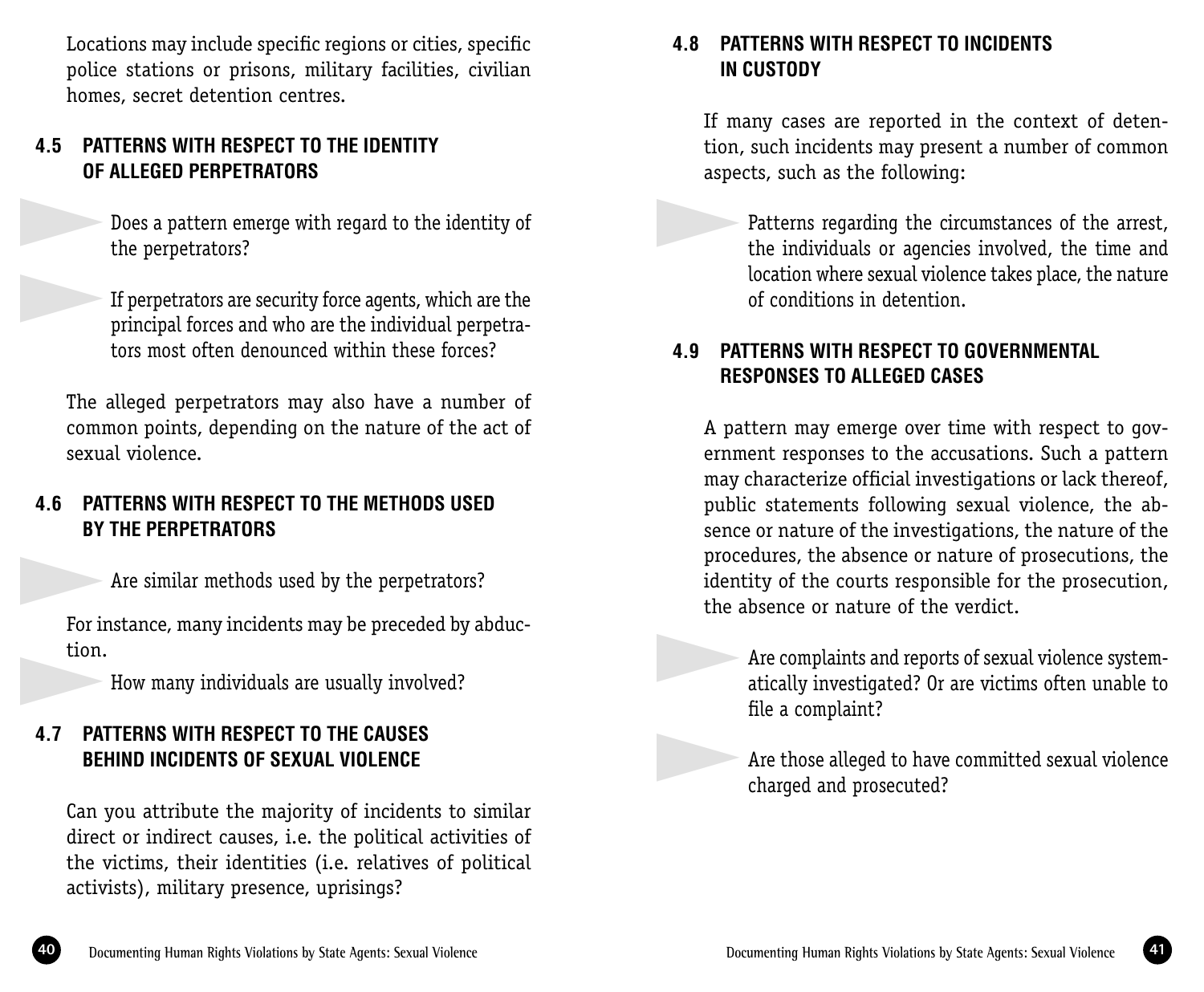# **4.10 PATTERNS WITH RESPECT TO RESPONSES OF ARMED GROUPS TO ALLEGATIONS OF TORTURE**

A pattern may also emerge over time with regard to the responses of the leadership of the armed group to accusations of sexual violence. Such a pattern may be seen through the following:

- nature of public statements issued following the allegations;
- blunt denials;
- promises of investigation;
- justification for the acts of torture;
- putting the blame on the government forces.

# PREPARING FOR A FACT-FINDING MISSION

Fact-finding consists of investigating a specific incident or allegation of human rights violations, collecting or finding a set of facts that proves or disproves that the incident occurred and how it occurred, and verifying allegations or rumours.

# **1- FACTS AND EVIDENCE**

▲

▲

▲

# **1.1 LEARN EVERYTHING YOU CAN ABOUT SEXUAL VIOLENCE**

 Be knowledgeable about the law and standards related to sexual violence. Find out exactly what is prohibited under domestic laws and international human rights agreements.

 Be familiar with the possible stigma attached to sexuality and sexual violence in the area, as well as the various phases of trauma that victims of sexual violence may experience.

 Find out about local or national structures (NGOs, hospitals, law firms, etc.) that may provide assistance to victims of torture, including rape.

 This knowledge and information may help you in breaking barriers, understanding covert messages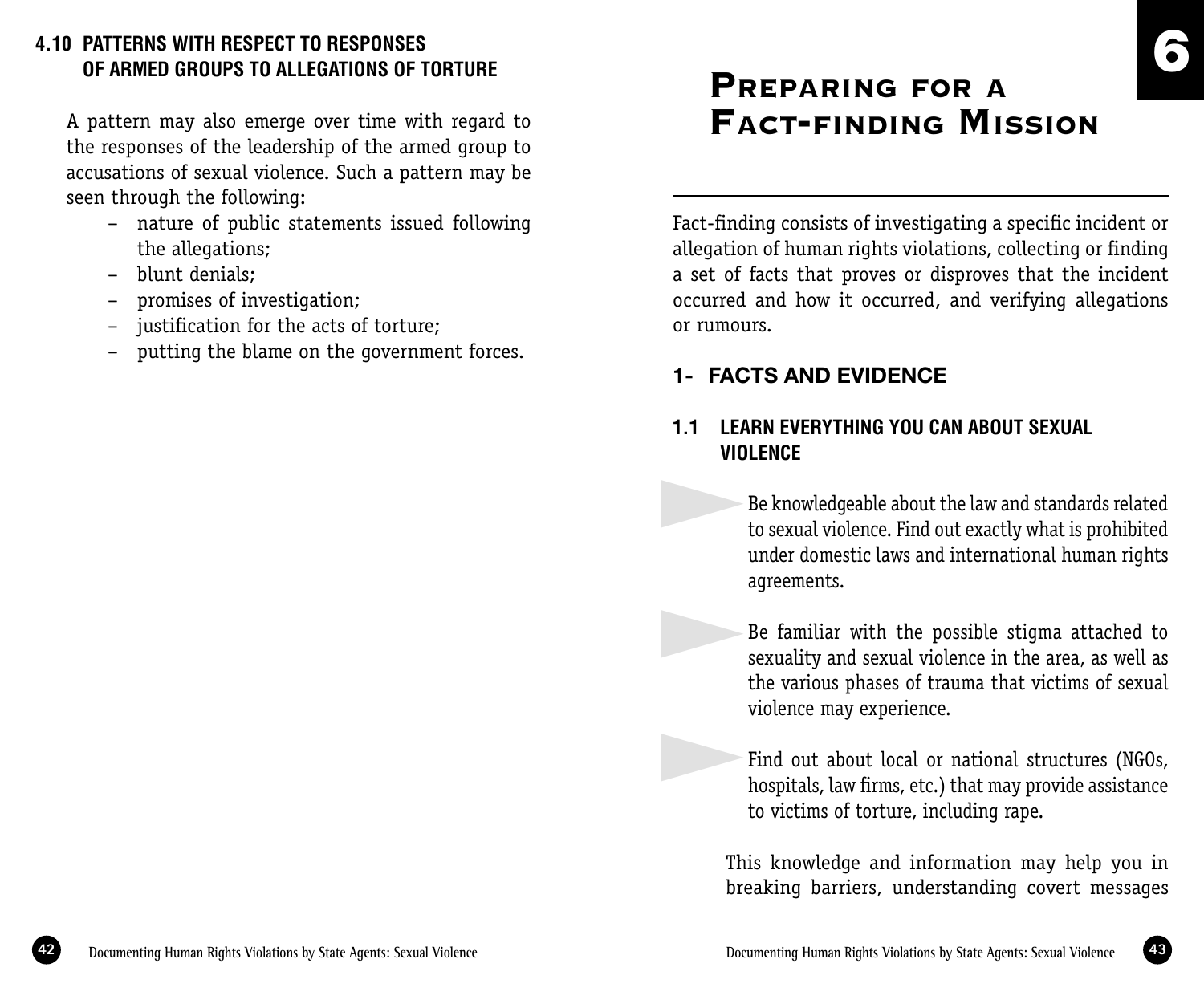(women survivors' reluctance to talk about it, sense of guilt, verbalization of what happened, mental health and recovery), and addressing some of the pain.

 Be knowledgeable about the laws related to torture or CID treatment, find out exactly what is prohibited under domestic laws and international human rights agreements, and seek information from experts. ▲

> Be knowledgeable about the patterns related to torture or CID treatment or punishment in your country.

# **1.2 GET THE FACTS**

▲

▲

▲

 Ask yourselves the following questions: What do you already know about the case? What information is missing? What kind of evidence is lacking?

# **1.3 SEEK EXPERT ADVICE**

 Get all necessary information or expert advice before going to the scene, i.e. consult with forensic pathologists, lawyers. ▲

# **1.4 PREPARE YOUR INTERVIEW FORMAT**

 Write down a checklist of the data and facts necessary to assess the allegations.

 If this is your first investigation of sexual violence, show the checklist to local contacts who have worked on such cases to get their input: they will often be able to add questions.

Please refer to Chapter 5 of *A Methodology for Gender-Sensitive Research* (Interview Guidelines).

See Appendix One for examples of questions.

# **2- PREPARATION FOR A VISIT TO THE SCENE**

Carry out a thorough risk assessment.

▲

 List all possible security concerns (i.e. your own physical security and security of your contacts) and develop contingency plans to deal with each one of them (i.e. if evacuation is necessary, how will it be carried out?). If access to and your presence on the scene entails many dangers, identify alternative means of carrying out the research (i.e. rely on a reliable local contact to bring possible witnesses outside the area).

 Composition of the delegation. ▲

> **Women delegates:** It is crucial that the delegation be composed of women with expertise in carrying out research on sexual violence and interviewing victims of sexual violence.

> **Experts:** Identify what type of expertise will be most needed during the investigation. If possible, you should include an expert on this subject in your delegation. If it is not possible, you should meet with experts before going on a fact-finding mission.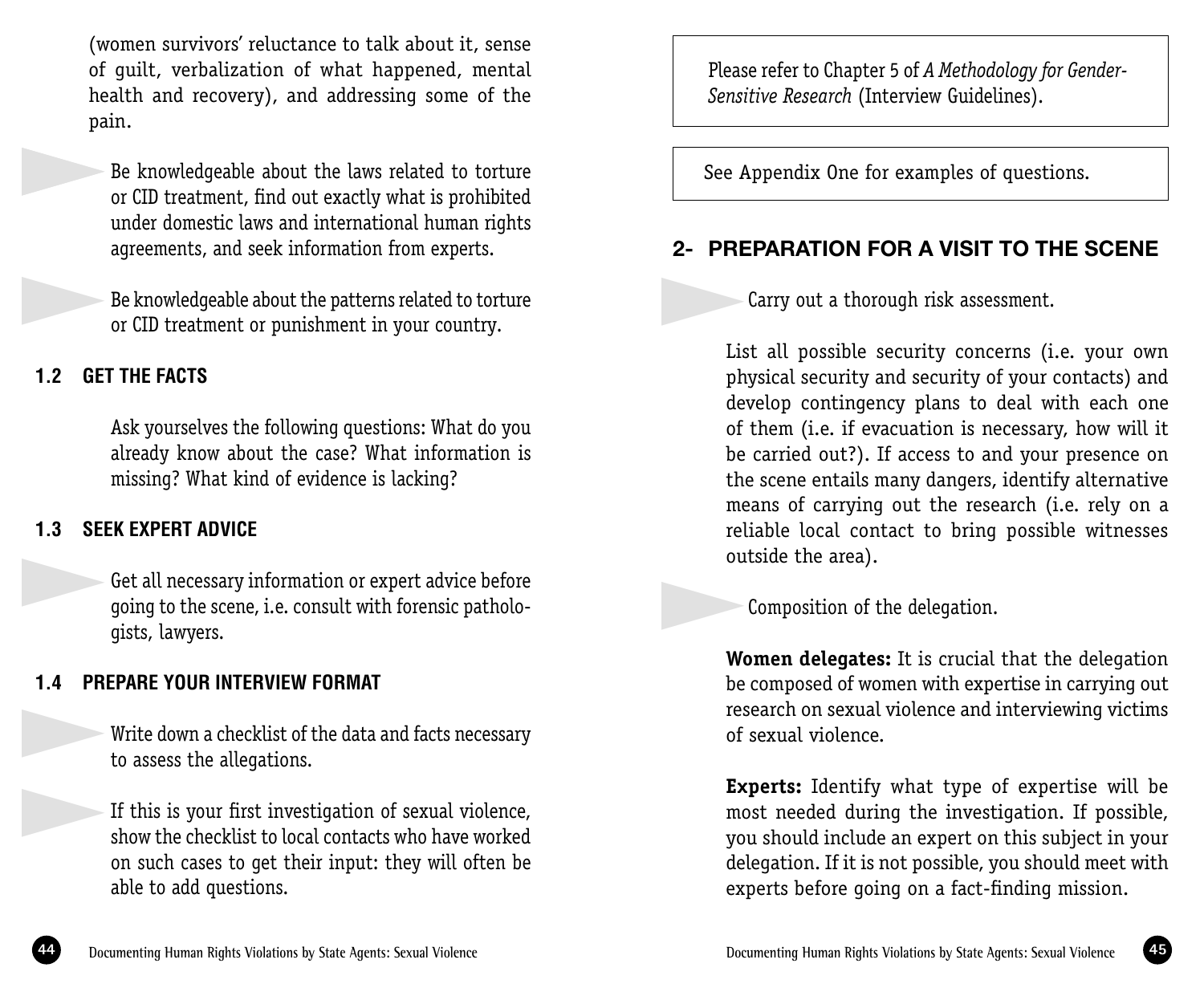# **3- MAIN SOURCES OF INFORMATION**

 List all possible contacts and sources of information you may need to interview and meet with in order to investigate and corroborate the information.

 Identify whom it may be more appropriate to meet first, provided, of course, that you can set up and organize meetings. In any case, you should decide whether and at which point in the investigation you will meet with security officials.

The following is a generic list of individuals and groups that you should attempt to meet:

– Victims

▲

▲

- Eye witnesses
- Other witnesses
- Relatives
- Women leaders
- Women NGOs
- Community leaders
- Lawyers
- Journalists
- Medical personnel
- Local human rights activists
- Members of political parties, civil rights groups, trade unions, ethnic groups, etc.
- Members and officials of the police force
- Prosecutors
- Other police/judicial representatives
- Members and officials of the army
- Members and officials of armed opposition groups

# COLLECTING EVIDENCE

Torture, including rape or other forms of sexual assault, leaves traces. It is the work of the investigator to find and document these traces. The evidence comes in a variety of forms, which carry different levels of weight and pose different problems in evaluation.<sup>1</sup>

# **Possible list of evidence**

- Medical records
- Photographs
- Official acknowledgement
- Official documents (i.e. police records, court records)
- Autopsy report
- Physical signs or marks
- Mental state of the victim

# **1- ACKNOWLEDGEMENT BY AUTHORITIES**

Any statement by a government, government agency, or non-governmental entity that an individual under its authority has engaged in acts of sexual violence represents evidence that torture has occurred.



<sup>14</sup> James Welsh, "Documenting Torture: a Human Rights Approach," presentation at the meeting *Science of Refugee Mental Health: New Concepts and Methods,* Harvard, Massachusetts, USA, September 29-October 1, 1992, p. 2.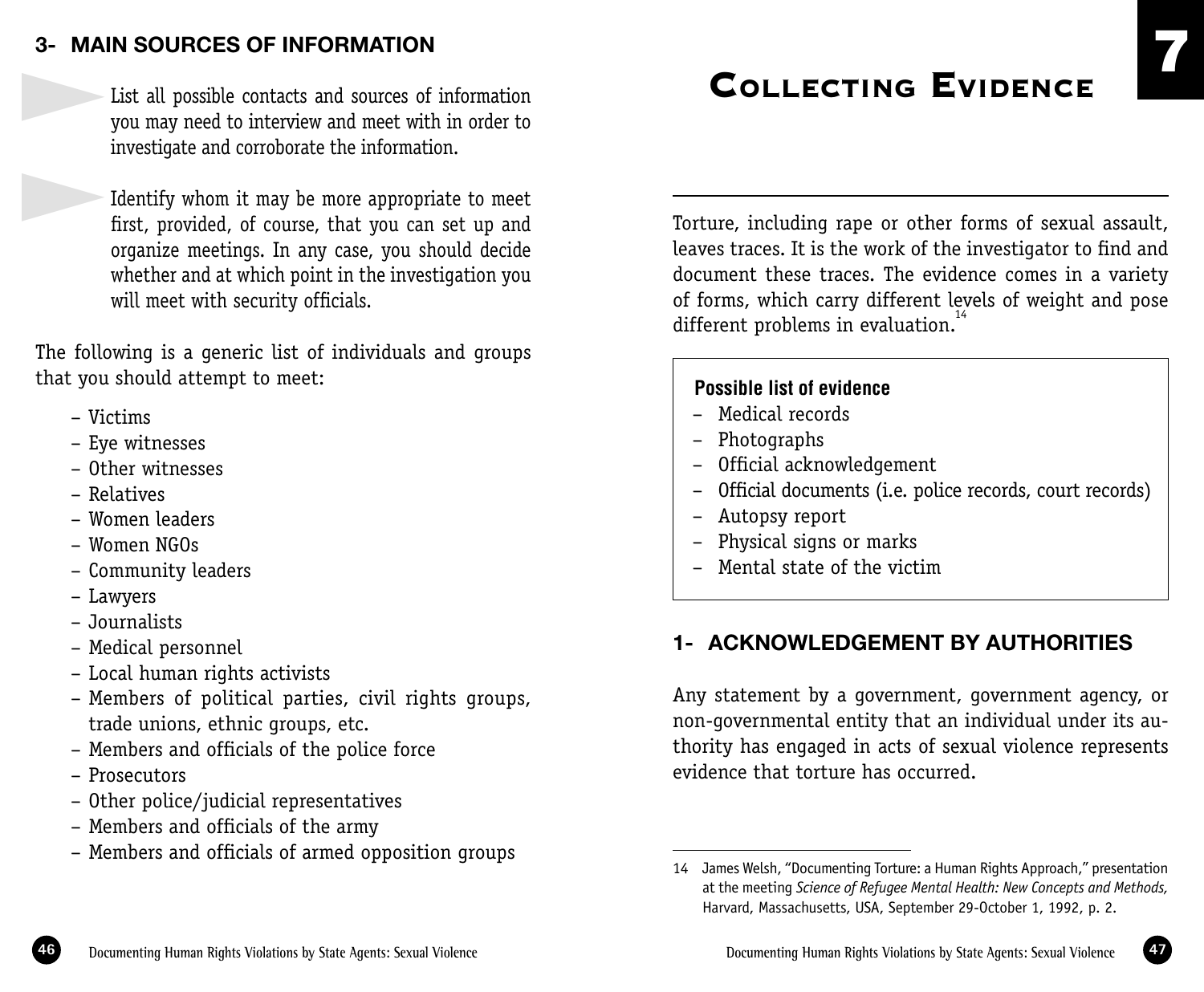# **2- OFFICIAL DOCUMENTS**

In some cases sexual violence has been documented by official or highly reputable unofficial sources. The most persuasive example of this is a legal document in which the State itself acknowledges that a woman has been raped. This happens, for example, in states that require a staterun forensic institute to examine prisoners at some point in their period of detention or release.

# **3- MEDICAL CERTIFICATE**

In some cases, there may be medical certificates independently sought by the victim upon her release or escape.

Common physical marks of sexual assault include the following:

- Genital trauma (bruising, lacerations, mutilations and damage to surrounding pelvic structures such as the bladder and rectum)
- Bruising in the arms and chest, patches of hair missing from the back of the head, bruising on the forehead
- Rape is often accompanied by beatings and other forms of violence. Therefore there may also be signs of violence to other parts of the body (scars, deformities, burns).

# **4- PHOTOGRAPHS**

Sexual violence is often accompanied by beatings or other acts of physical violence, the traces of which may have been photographed. When a victim comes to see you, you may ask for her authorization to take photos of her bruises or any other marks of physical violence. Expert evaluation by trauma or forensic specialists may result in strong evidence.

# **5- TESTIMONY**

Access to the victims or witnesses and interviews are crucial to the investigation.

As with all forms of violation, but probably even more so with rape, the researcher will need the assistance of a "gate opener," someone who has relationships with a segment of the population because of his/her work and activities, who is trusted by the population and can act as an intermediary between the researcher and the victims. Such individuals may work for recognized organizations, such as human rights organizations, medical centres providing services to victims of torture, rape crisis centres and women's NGOs.

They may also be individuals who, in the course of their life or professional activities have come to know a great deal about the population of a given area. These may be religious officials, medical doctors, community leaders, etc. Usually, through visiting some of the established organizations, the researcher should be able to meet with or identify a "gate opener," an individual working within one of these organizations, who may arrange for the researcher to meet with victims, provided sufficient trust has been built and an understanding of the nature and possible outcome of the visit have been agreed on.

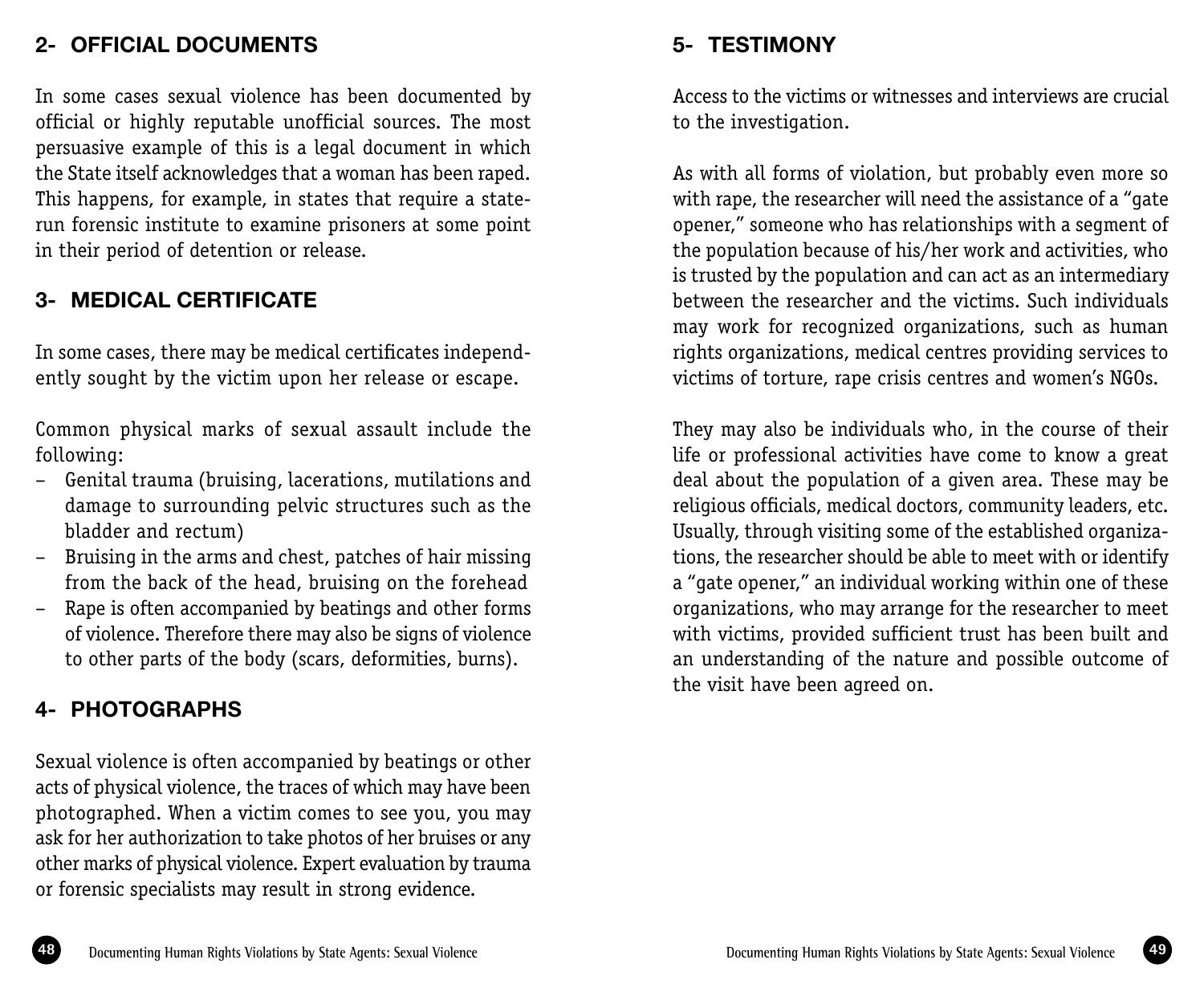The main focus of the interviews should include the following:

- Identity of the victim
- Circumstances of the incident
- Causes of the acts of sexual violence, including possible identification of the perpetrators
- Nature of the violence perpetrated against the victim
- Consequences for the victim
- Access to remedies

Please refer to Appendix One for a checklist of possible questions.

# **ASSESSING EVIDENCE**

# **1- RELIABILITY OF INITIAL SOURCE**

▲

▲

 $\blacktriangleright$ 

Are your initial sources or contacts reliable?

Often the allegations of incidents of sexual violence come from the media, a local organization or individual contacts who have conducted their own fact-finding mission. In your experience, have these sources been reliable and accurate before?

# **2- CONSISTENCY WITH PATTERNS**

 Is the incident reported to you consistent with what you know about patterns of incidents of sexual violence in the country?

In many countries, the incidents of sexual violence will present strong similarities from which patterns can be noted.

 Compare the case under investigation with what you know about patterns of sexual violence.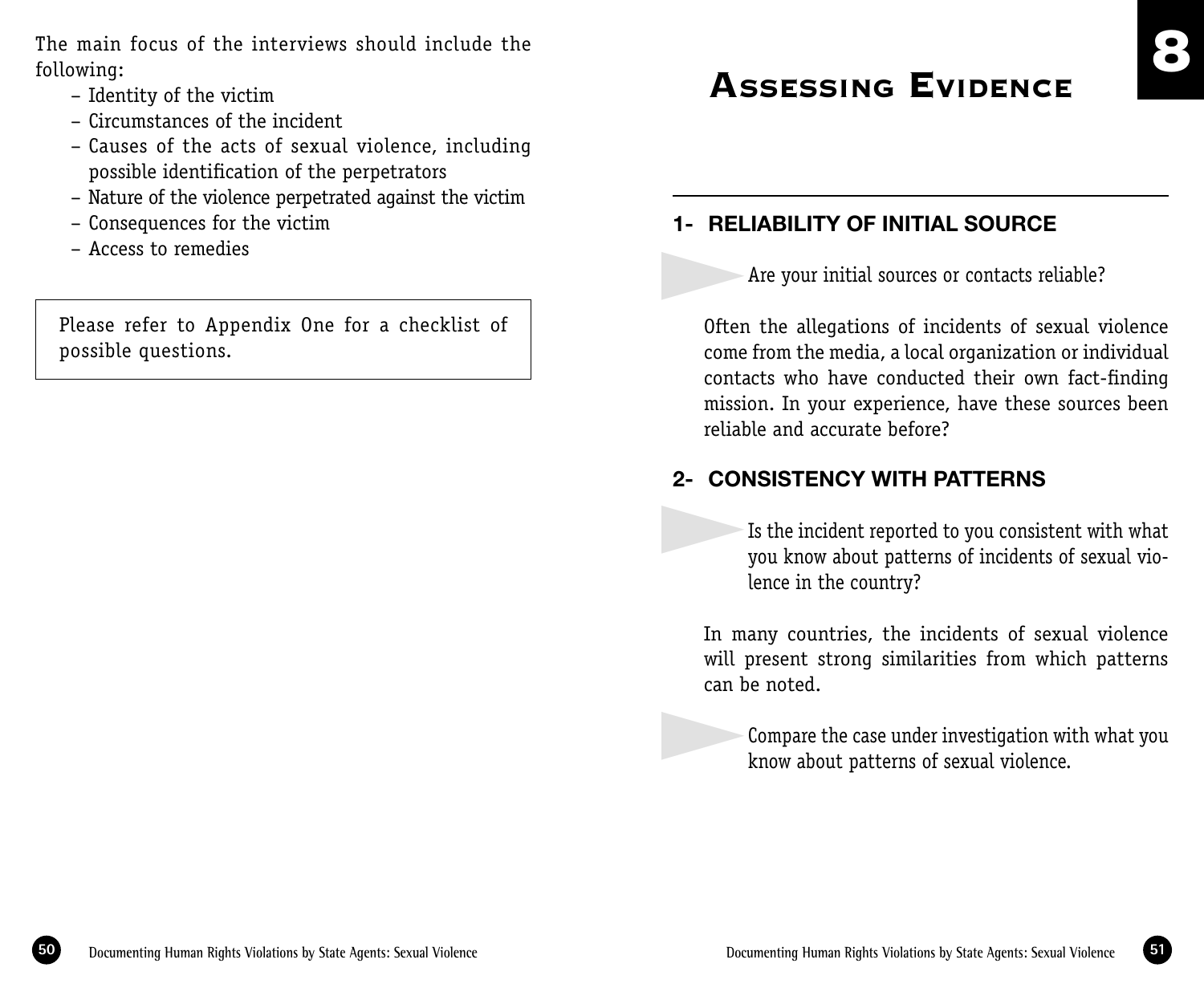# **3- CONSISTENCY OF MEDICAL EVIDENCE**

 Whenever possible, you should get the assistance of medical experts and forward them all medical evidence. ▲

- If medical experts are not available, you should be very observant while interviewing victims. Please see "Interview Guidelines" in *A Methodology for Gender-Sensitive Research.*  ▲
- Are physical marks on the survivor consistent with the allegations? ▲

Physical marks that can occur as a result of sexual violence may have a variety of possible causes. Rarely can medical findings prove beyond doubt that sexual violence has occurred, especially since the passage of time makes this type of evidence difficult to detect. This means describing medical evidence as "consistent with" the sexual violence alleged by the survivor.

 What if there are no physical signs of sexual violence? ▲

Sexual violence may not leave physical marks visible to the researcher or, indeed, to a medical professional. Medical evidence may require vaginal and rectal examination, blood and urine analysis (for sexually transmitted diseases, pregnancy), which are not necessarily possible to carry out. Furthermore, torture is increasingly carried out by means that do not inflict long-term physical injury. In such cases, effort is required to elicit a clear description of what happened.

 Are psychiatric signs and symptoms consistent with the allegation? ▲

The mental and behavioural consequences of sexual violence are not uniquely caused by it. Depression, withdrawal, anxiety, sleeping, eating, and sexual disorders, suicidal thoughts, etc., can be linked to a variety of traumatic experiences or to pre-existing psychopathology. Nevertheless, the survivor's description of her/his psychiatric symptoms and other illnesses (see Rape Trauma Syndrome, page 23) should allow you to draw some conclusions as to whether the information is consistent or inconsistent with the allegation of rape.

# **4- RELIABILITY OF TESTIMONY**

 Does the victim's testimony appear reliable? ▲

In assessing the testimony, keep in mind the points discussed in "Interview Guidelines," in *A Methodology for Gender-Sensitive Research*. While interviewing, pay special attention to the following:

- The survivor's description of the **symptoms following the alleged rape**: What type of physical pains and mental reactions has the woman experienced following the alleged rape?
- The survivor's description of **current symptoms and illnesses**: What are her current health complaints, both physical and mental?
- The survivor's account of the **circumstances, location, procedures, individuals involved**, etc.

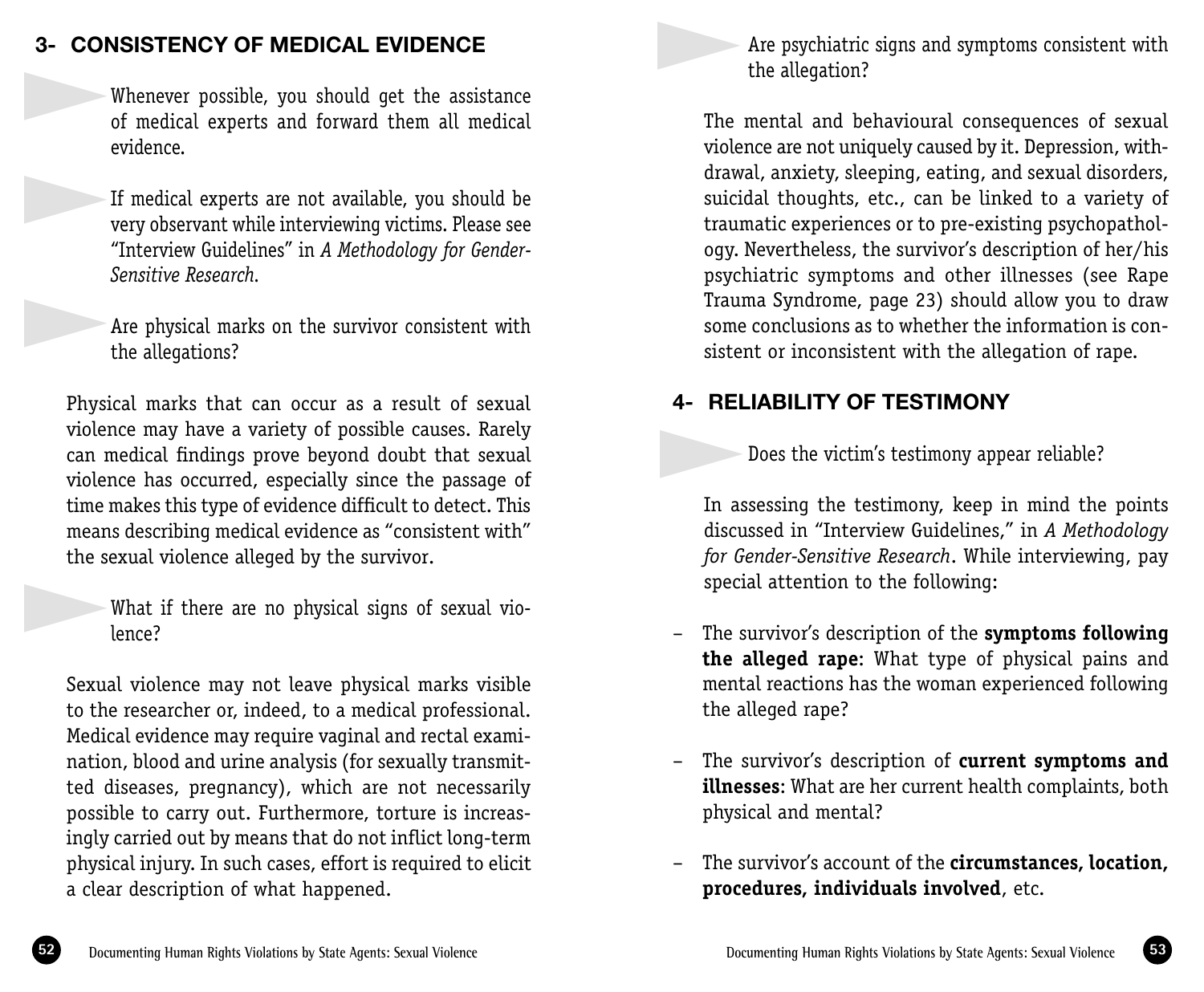- The survivor's account of the **sequence and timing of the events**.
- **Consistency of the testimony**: Does the testimony concur with others as well as with any previous pattern of rape in the country/region? Did the survivor contradict himself/herself when asked the same or similar questions?
- **Inconsistencies in the testimony**: Are they the result of the survivor's dishonesty or of memory lapses, exaggeration, unsubstantiated rumours, cultural differences and/or misunderstandings between the interviewer (or interpreter) and the interviewee?

# **5- ASSESSMENT OF THE GOVERNMENT'S RESPONSIBILITY**

 Does the incident and the government's response to it indicate that the latter is responsible (i.e. through complicity or by negligence) for the incident? ▲

Official responses include official acknowledgements or unofficial statements by representatives of the government or armed groups, court testimony, conclusions of independent investigation bodies or lack of independent investigations.

 In assessing this evidence, be aware that political factors may come into play: if abuses have allegedly been carried out by the opposition or other governments, the government of the country considered may issue statements and bring forward evidence that should not necessarily be taken as proof that rape has occurred. ▲

 Court testimony in which those accused of sexual violence have testified may help indicate the degree of knowledge and responsibility of officials. ▲

▲

▲

 Whenever law enforcement or any other state officials are the perpetrators, the government is responsible. Sexual violence carried out by these perpetrators may constitute torture or cruel, inhuman or degrading treatment.

 Furthermore, absence of (independent) investigations for acts of sexual violence committed by state officials and lack of preventive or remedial measures infer a lack of concern in stopping incidents of sexual violence. A continuing pattern of such incidents must then be attributable to the state condoning such acts.

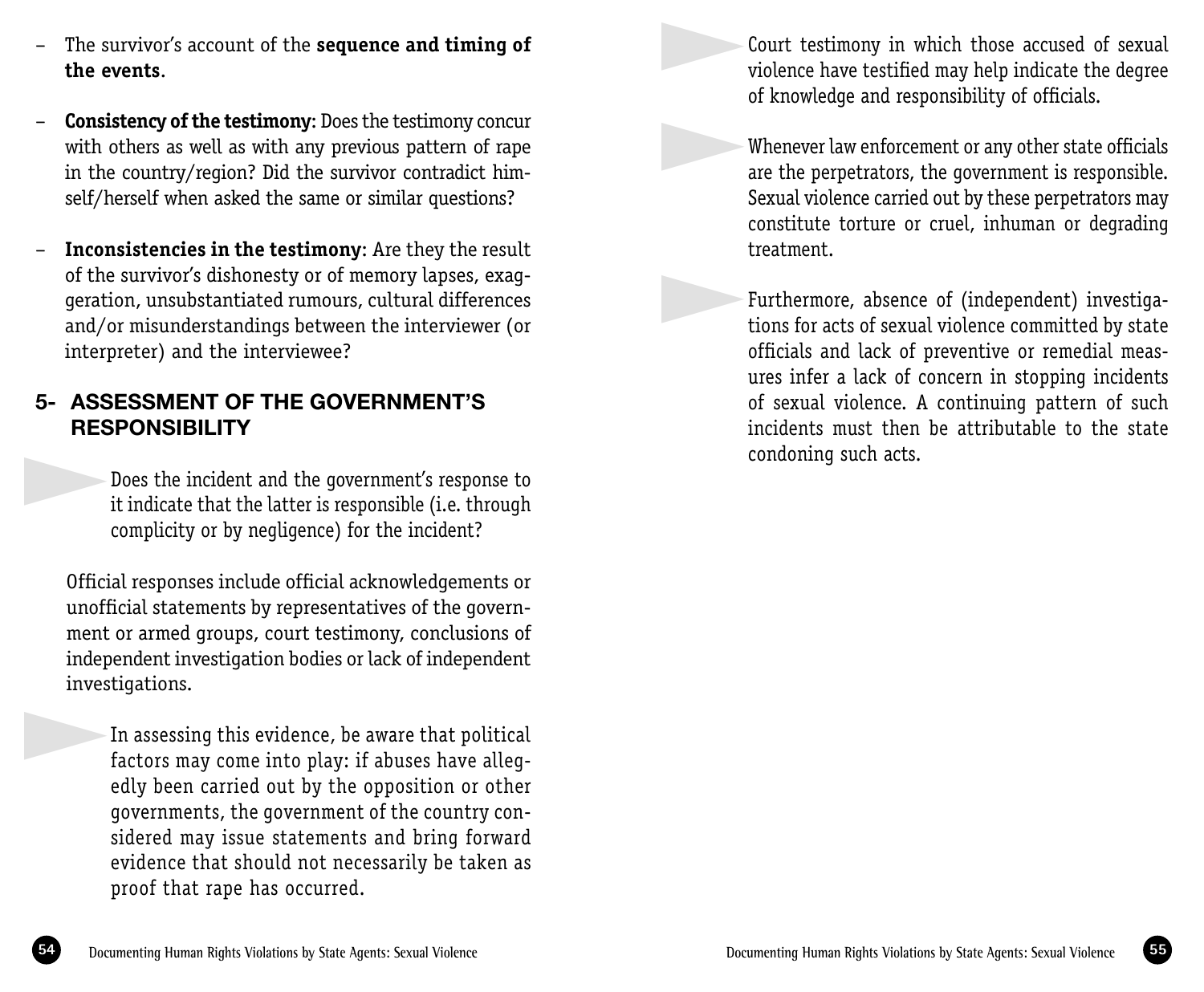# CHECKLIST FOR INTERVIEWS OF VICTIMS OF RAPE

The following is a list of data and/or evidence you may need to collect in the course of the interviews. Note that this is an extensive list and that not all data mentioned below will be necessary: the type of information required will depend on the objectives of the interview, the circumstances of the interview (conflict zones, danger), your schedule and the survivor's schedule, his/her health. Further, the nature and order of the questions will vary from interview to interview.

#### **I. INTERVIEW**

- Date
- Location of the interview
- **Interviewer**
- Interpreter
- Others present

# **II. OBSERVATION: INJURIES**

- Marks/scars/bruises
- Missing hair

If rape was accompanied by other forms of torture:

- Fractures
- Deformities
- Burns
- Amputations
- Other distinguishing marks
- Medical certificates

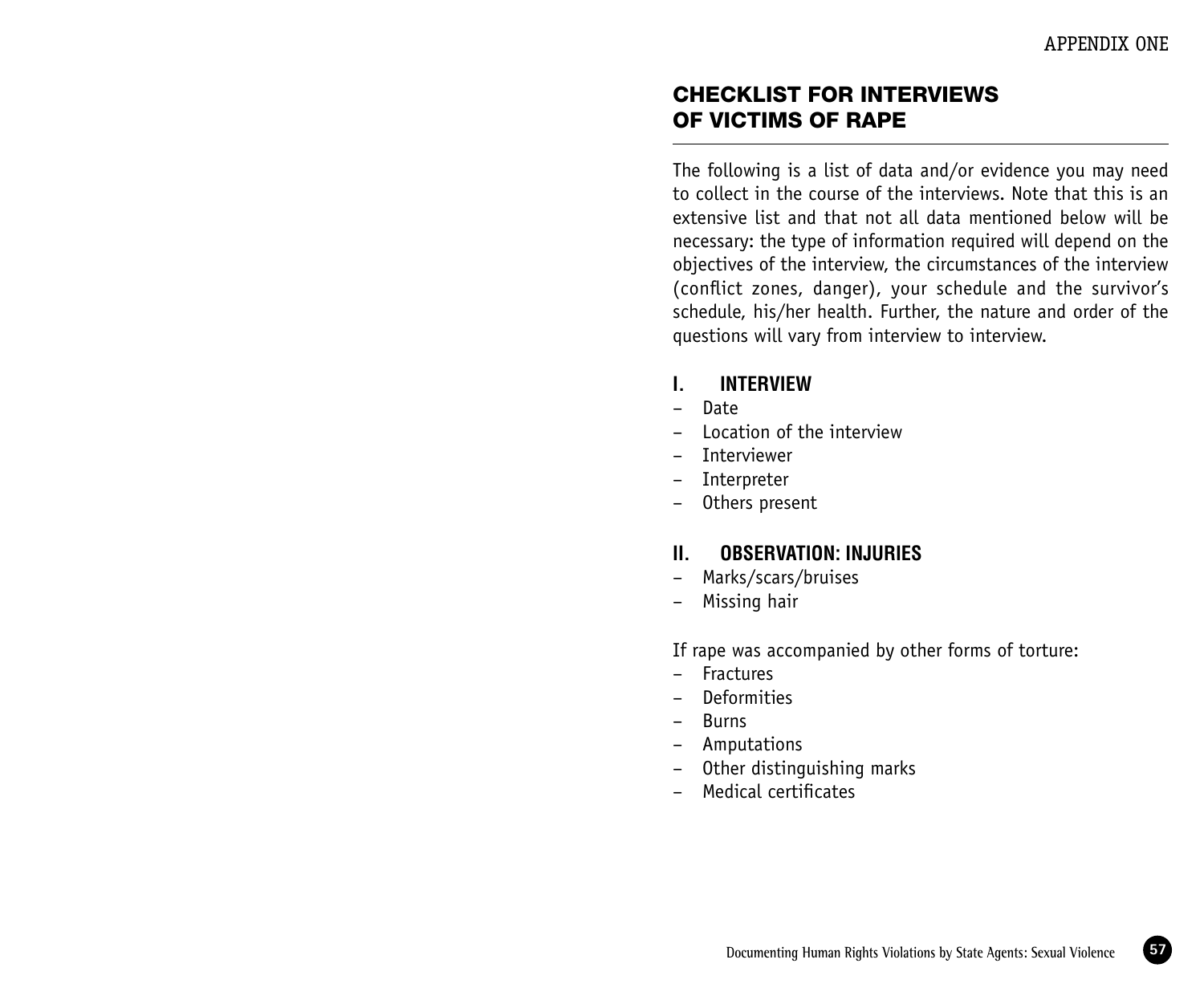# **III. OBSERVATION: HOW IS THE INTERVIEWEE BEHAVING?**

- Tone of voice (soft, loud, emotionless)
- Gaze (little eye contact)
- Tears (at which point during the interview?)
- Silence or non-stop talk
- Body language (nervous movements, no movements)
- Responses (hesitations after questions, asking for questions to be repeated)
- Other

# **IV. PERSONAL INFORMATION**

- Surname and first name, nickname
- Gender
- Mother's name and father's name (if relevant)
- Date of birth
- Marital status
- Number of children
- Address
- Nationality
- Ethnic origin
- Region of origin
- Religion
- Occupation

# **V. CIRCUMSTANCES OF ARREST OR ATTACK**

- When (day, time?)
- Where was the victim at the time?
- Were other persons present?
- Who carried out the arrest/attack? (Description of the individuals involved: number, uniforms, whether they were armed)
- What did they say?
- Was violence used?
- Was the victim the only one arrested/attacked?
- Were there any witnesses?
- In case of an arrest: Was an arrest warrant served?

# **VI. CIRCUMSTANCES OF THE RAPE**

- Location (detention centre, private prison, home of the victim)
- Were any questions asked?
- Who participated? (number of persons involved; personnel such as security, military, other)
- Was a medical officer present? Did (s)he participate in the torture?
- Did the victim see a medical officer before/after the torture?
- Other forms of physical torture
- Other forms of psychological torture
- Duration and frequency of rape (several times a day, twice a week)
- Physical pains experienced immediately following the rape
- Mental reactions immediately following the rape
- Was the victim made to sign any statements?
- Were charges filed against the victim?
- Did the victim have access to a lawyer during detention?

# **VII. CIRCUMSTANCES FOLLOWING THE RAPE**

- How long did the victim remain in detention?
- Access to a lawyer
- Access to a medical professional (name, gender, day of the first examination, other examinations)
- Type of examination and diagnostic
- Date and circumstances of the release
- Did the victim file charges?
- Did the government investigate the victim's accusations?
- Circumstances of the trial

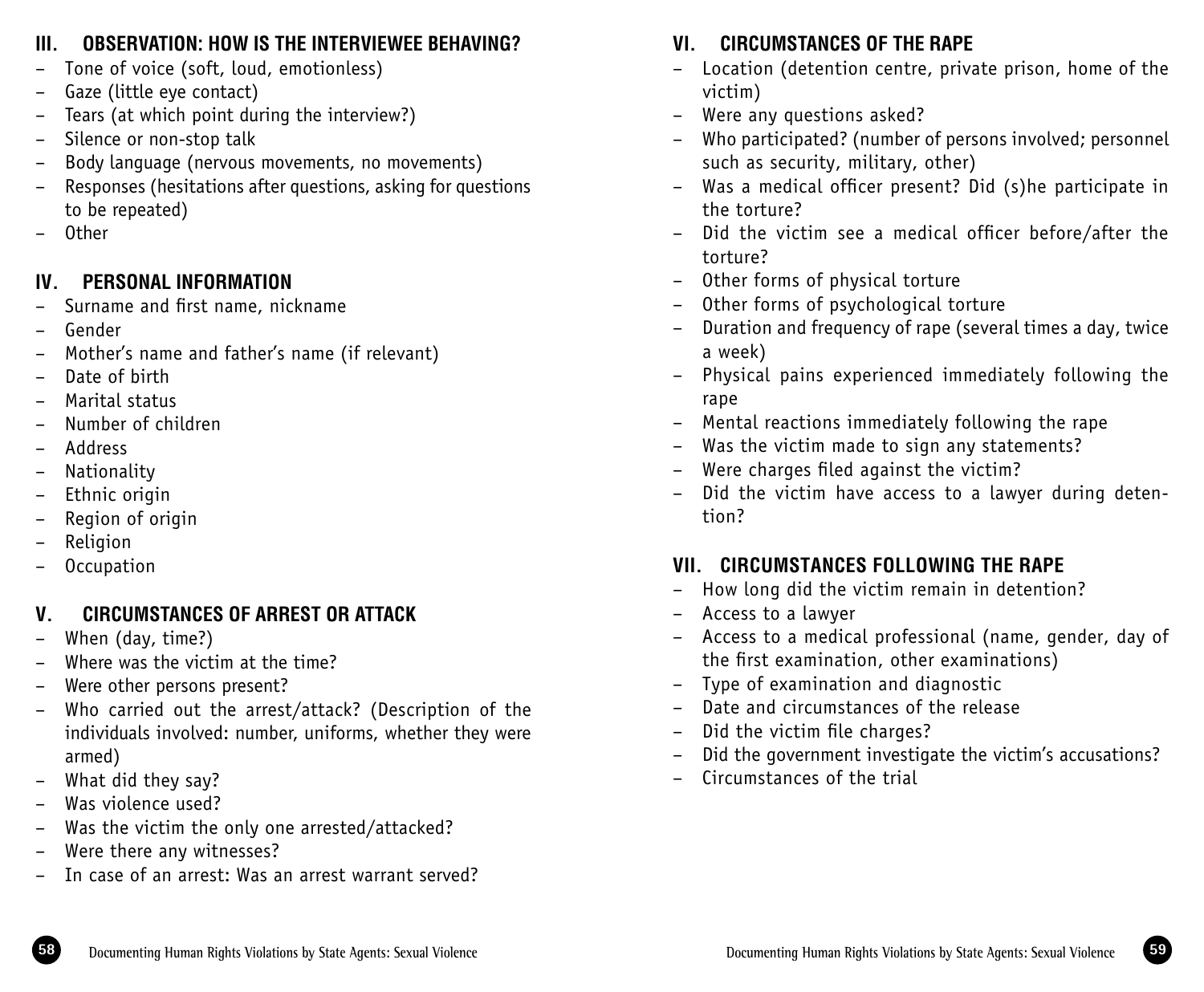# **VIII. CURRENT SITUATION AND SYMPTOMS**

- Victim's state of health before the arrest (i.e. past illnesses, previous injuries)
- Feelings and other symptoms which the victim noted at various intervals (i.e. one week afterwards, one month)
- Current physical symptoms
- Current mental symptoms
- Medical or other treatment the victim is currently receiving

# RECOMMENDATIONS REGARDING PROTECTION

Amnesty International (AI) makes recommendations to governments aimed specifically at protecting women from rape and other sexual abuse. These measures, as summarized in the organization's "Fifteen Steps to Protect Women's Human Rights," include the following:

- Female guards should be present during the interrogation of female detainees, and should be solely responsible for carrying out any body searches of female detainees.
- There should be no contact between male guards and female detainees without the presence of a female guard.
- Female detainees should be held separately from male detainees.
- A medical examination, by a female doctor wherever possible, should be provided immediately for any woman in custody who alleges she has been raped.
- Victims of rape and sexual abuse in custody should be entitled to fair and adequate compensation and appropriate medical care.
- Law-enforcement personnel and other government agents should be instructed that the rape of women in their custody is an act of torture and will not be tolerated.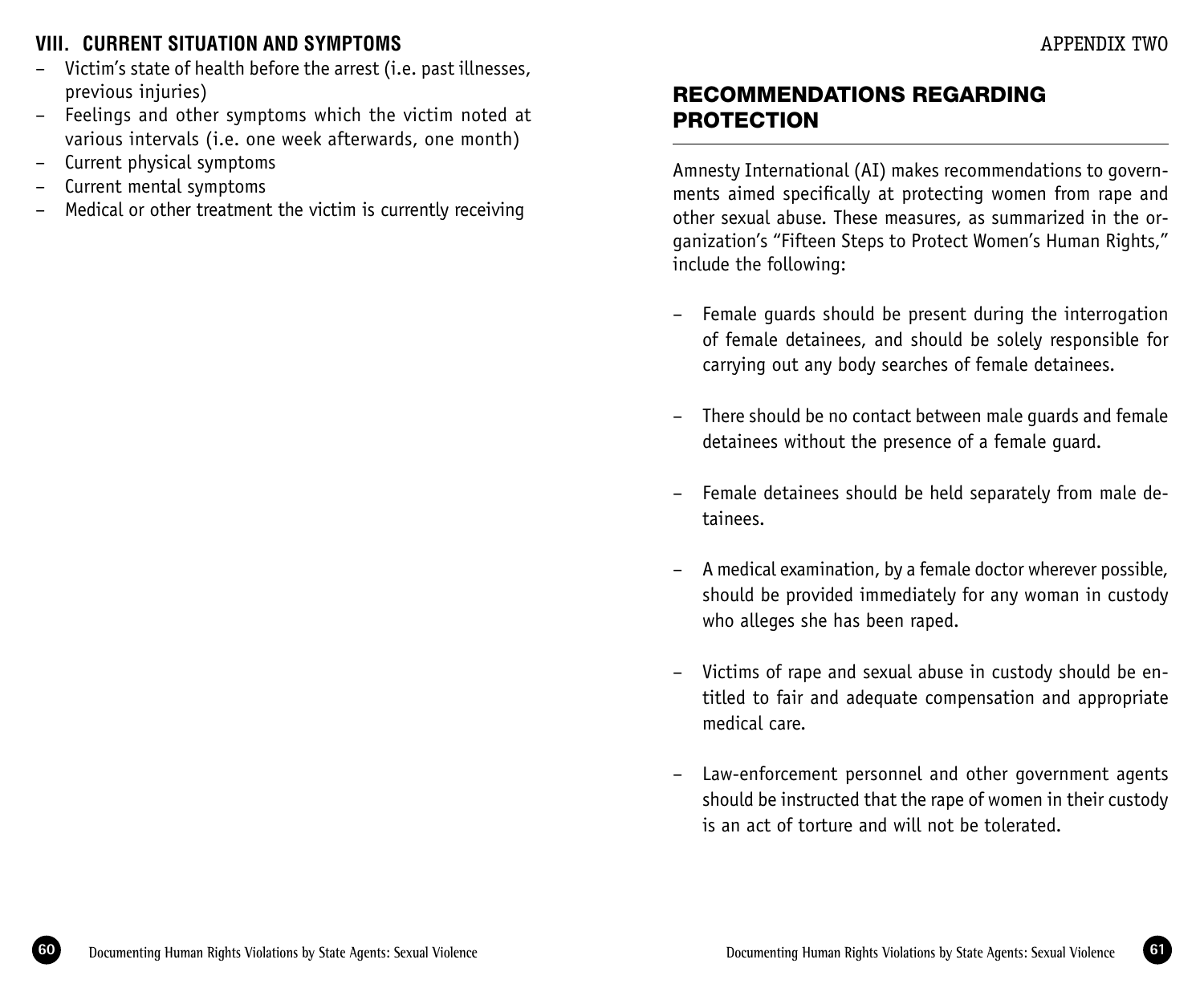- Law-enforcement personnel and other government agents should receive adequate training on standards for the protection of women's human rights, and how to enforce them properly.
- In procedures for determination of refugee status, governments should provide interviewers trained to recognize the specific protection needs of women refugees and asylumseekers.
- The principle of "non-refoulement" should extend to those in reasonable danger of being raped in custody if forced to return to their country.

AI urges states and non-governmental entities to ratify and abide by relevant international instruments related to the prevention of violence against women, including the International Covenant on Civil and Political Rights, the Convention against Torture and Other Cruel, Inhuman or Degrading Treatment or Punishment, Convention on the Elimination of All Forms of Discrimination against Women, Convention on the Rights of the Child, Convention and Protocol relating to the Status of Refugees.

AI urges states and non-governmental entities to take due account of various non-treaty instruments relating to women's rights, such as the Vienna Declaration and Program of Action, and the Declaration on the Elimination of Violence Against Women.

AI urges states and non-governmental entities to support fully the work of intergovernmental bodies that monitor human rights violations against women, such as the UN Special Rapporteur on violence against women, UN Commission on the Status of Women, the Committee on the Elimination of Discrimination Against Women (CEDAW), and the UN Commission on Human Rights (UNCHR).

Finally, AI calls on the UN to adopt methods of work appropriate to gender differences, and to pay greater attention to the kinds of human rights violations of which women are the principal victims, including rape.

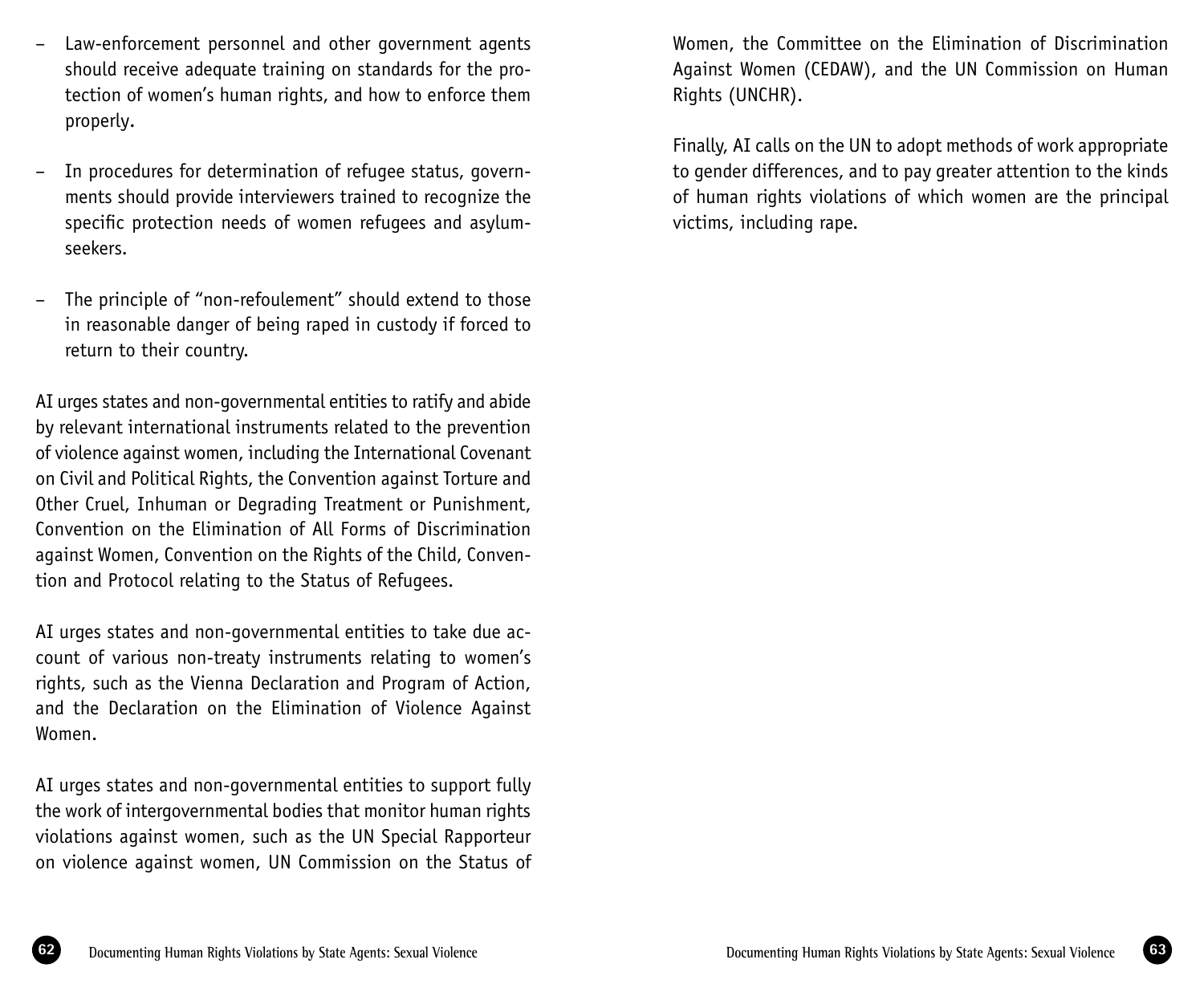# INTERNATIONAL DECLARATIONS AND PRINCIPLES

#### **Convention on the Elimination of All Forms of Discrimination against Women (CEDAW)**

Although violence against women was not originally included in the CEDAW, drafted in 1979, subsequent recommendations by the Committee on the Elimination of all Forms of Discrimination against Women explicitly requested that violence against women be integrated within the reporting process.

Article 1 defines discrimination against women as: "any distinction, exclusion or restriction made on the basis of sex which has the effect or purpose of impairing or nullifying the recognition, enjoyment or exercise by women, irrespective of their marital status, on a basis of equality of men and women, of human rights and fundamental freedoms in the political, economic, social, cultural, civil or any other field."

In General Recommendation 12, adopted in 1989, the Committee requested that States include in their reports information about violence against women and the measures taken to eliminate such violence.

General Recommendation 19, formulated in 1992, defines gender-based violence as "violence directed against a woman because she is a woman or which affects women disproportionately."

#### **The Declaration on the Elimination of Violence against Women**

Article 1 defines violence against women as: "*any act of gender-based violence that results in, or is likely to result in,*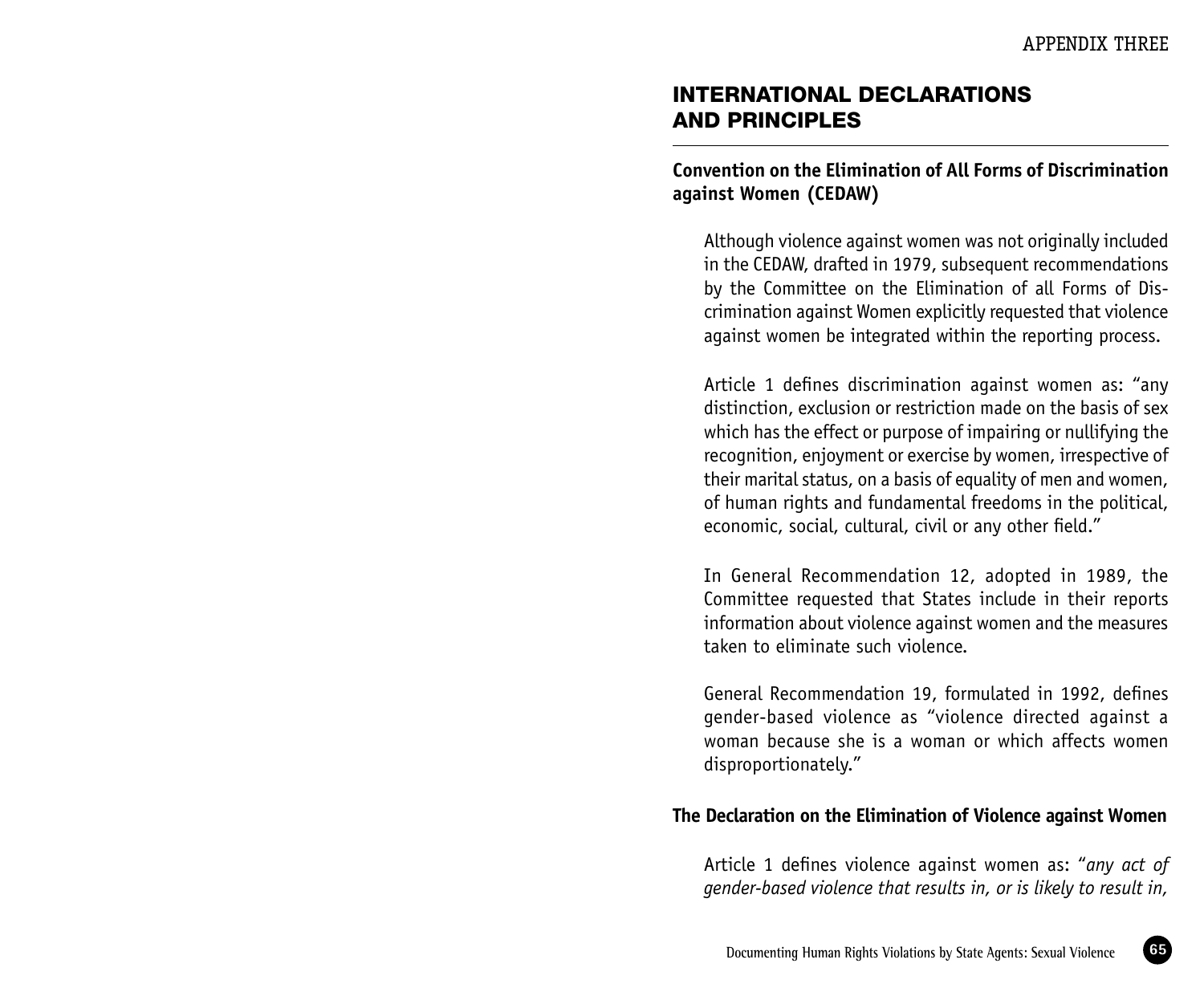*physical, sexual, or psychological harm or suffering to women, including threats of such acts, coercion or arbitrary deprivation of liberty, whether occurring in public or private life*."

The preamble to the Declaration locates the roots of gender-based violence in historically unequal power relations between men and women and recognizes that "violence against women is one of the crucial social mechanisms by which women are forced into a subordinate position compared with men." The Preamble also identifies groups of women who are especially vulnerable to violence, including women belonging to minority groups, refugee women, migrant women, women living in rural or remote communities, destitute women, women in detention, female children, women with disabilities, elderly women and women in situations of armed conflict.

Article 2 of the Declaration identifies various forms of violence against women, including physical, sexual and psychological violence in the family, within the general community and violence perpetrated or condoned by the state wherever it occurs.

# **The Universal Declaration of Human Rights** (1948)

Article 3 declares that "No one shall be subjected to torture or to cruel, inhuman or degrading treatment or punishment"

# **The International Covenant on Civil and Political Rights**  (1966)

Article 7 declares that "No one shall be subjected to torture or to cruel, inhuman or degrading treatment or punishment ...". Besides Article 7, it must be noted that the Covenant, in its Article 10, number 1, declares that "All persons deprived of their liberty shall be treated with humanity and with respect for the inherent dignity of the human person."

**The Convention against Torture and Other Cruel, Inhuman or Degrading Treatment or Punishment** (1984)

**The Declaration on the Protection of All Persons from Being Subjected to Torture and Other Cruel, Inhuman or Degrading Treatment or Punishment** (1975)

# **Standard Minimum Rules for the Treatment of Prisoners** (1977)

This body of international law provides important basic rules for the treatment and accommodation of prisoners. This instrument is especially relevant with respect to rape as torture. Indeed, Article 8 provides the separation of the different categories of prisoners according to their sex, age, criminal record and other less relevant considerations. Additionally, Article 9 (1) states that "... it is not desirable to have two prisoners in a cell or room."

### **Basic Principles for the Protection of All Persons under Any Form of Detention or Imprisonment** (1988)

This body of principles was adopted by the General Assembly of the United Nations in an attempt to further improve the situation of persons under any form of detention or imprisonment. Important articles of this set of principles are: a) Principle 1, which provides that "All persons under any form of detention or imprisonment shall be treated in a humane manner and with respect for the inherent dignity of the human person"; b) Principle 6, which outlaws torture and other cruel, inhuman or degrading treatments or punishment in detention centres or prisons and declares that these practices are always to be avoided, without exceptions; and c) Principle 35, which provides compensation for detained or imprisoned persons who have suffered "damage incurred because of acts or omissions by public officials contrary to the rights contained in these principles."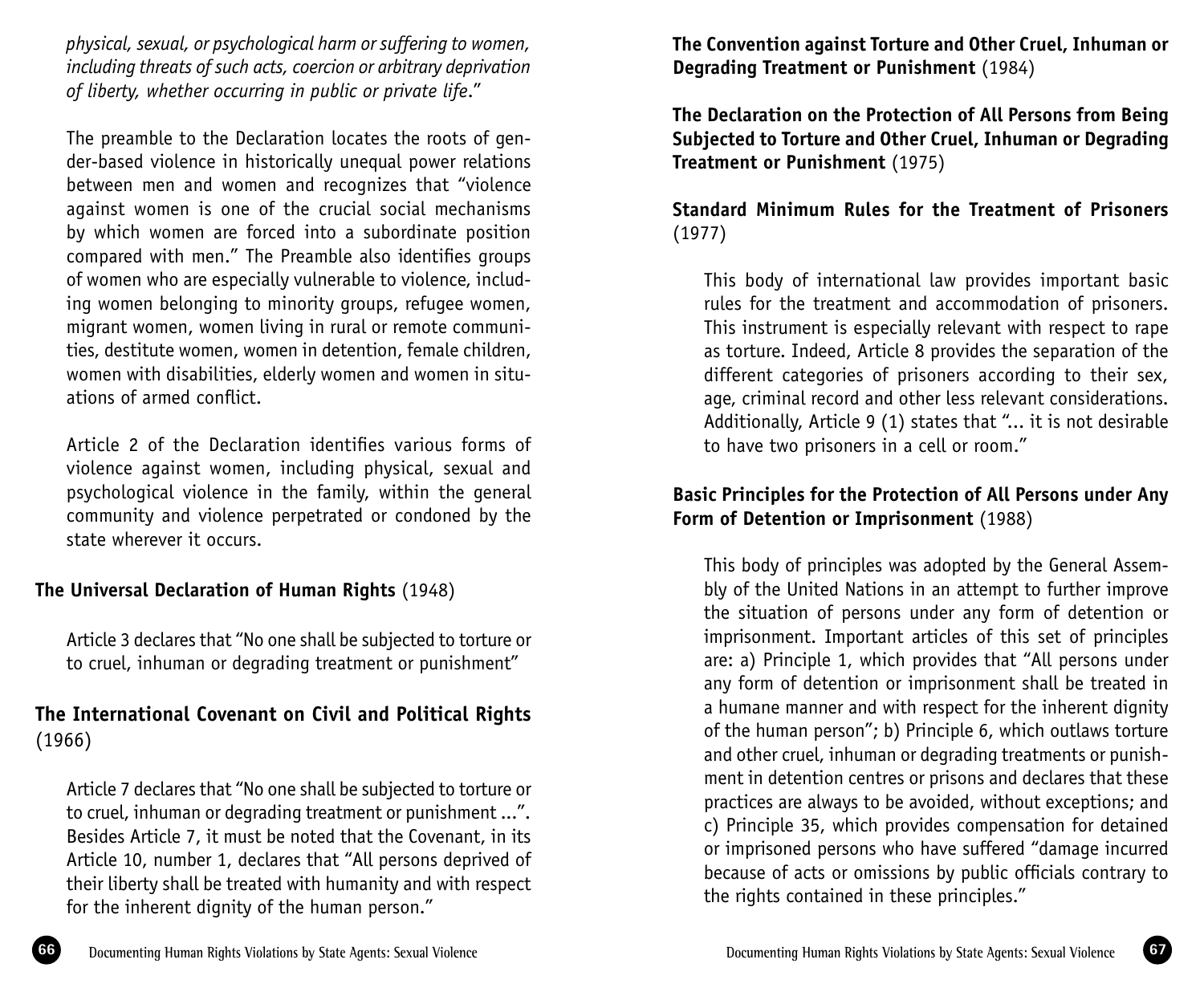These standards reinforce the idea that the officials in charge of a detention centre or prison must ensure that all persons deprived of their liberty are treated in a humane manner, which, with respect to the practice of rape, means that officials in these places are not only to avoid committing those acts, but also to actively take reasonable measures in order to insure that women and minors will not be exposed to the practice of rape by other detainees and convicted persons.

#### **United Nations Rules for the Protection of Juveniles Deprived of their Liberty** (1990)

Number 29 of the Rules states that "[i]n all detention facilities juveniles should be separated from adults, unless they are members of the same family."

#### **Code of Conduct for Law Enforcement Officials** (1979)

Article 5 mandates the following: "No law enforcement official may inflict, instigate *or tolerate* any act of torture or other cruel, inhuman or degrading treatment or punishment, nor may any law enforcement official invoke superior orders or exceptional circumstances such as a state of war or a threat of war, a threat to national security, internal political instability or any other public emergency as a justification of torture or other cruel, inhuman or degrading treatment or punishment. Article 6 declares that "Law enforcement officials shall *ensure the full protection of the health of persons in their custody.*.."

These two articles are of particular importance. Given the situation of deprivation of liberty of detainees and prisoners these rules of international law require the officials in charge of these places to take a more active role in the protection of the people under their responsibility. The relatively common case of juveniles who are raped by adult inmates while in detention together can thus be seen as a case of rape as torture, inflicted with the tolerance of the officials who made the decision of detaining juveniles with adult inmates.